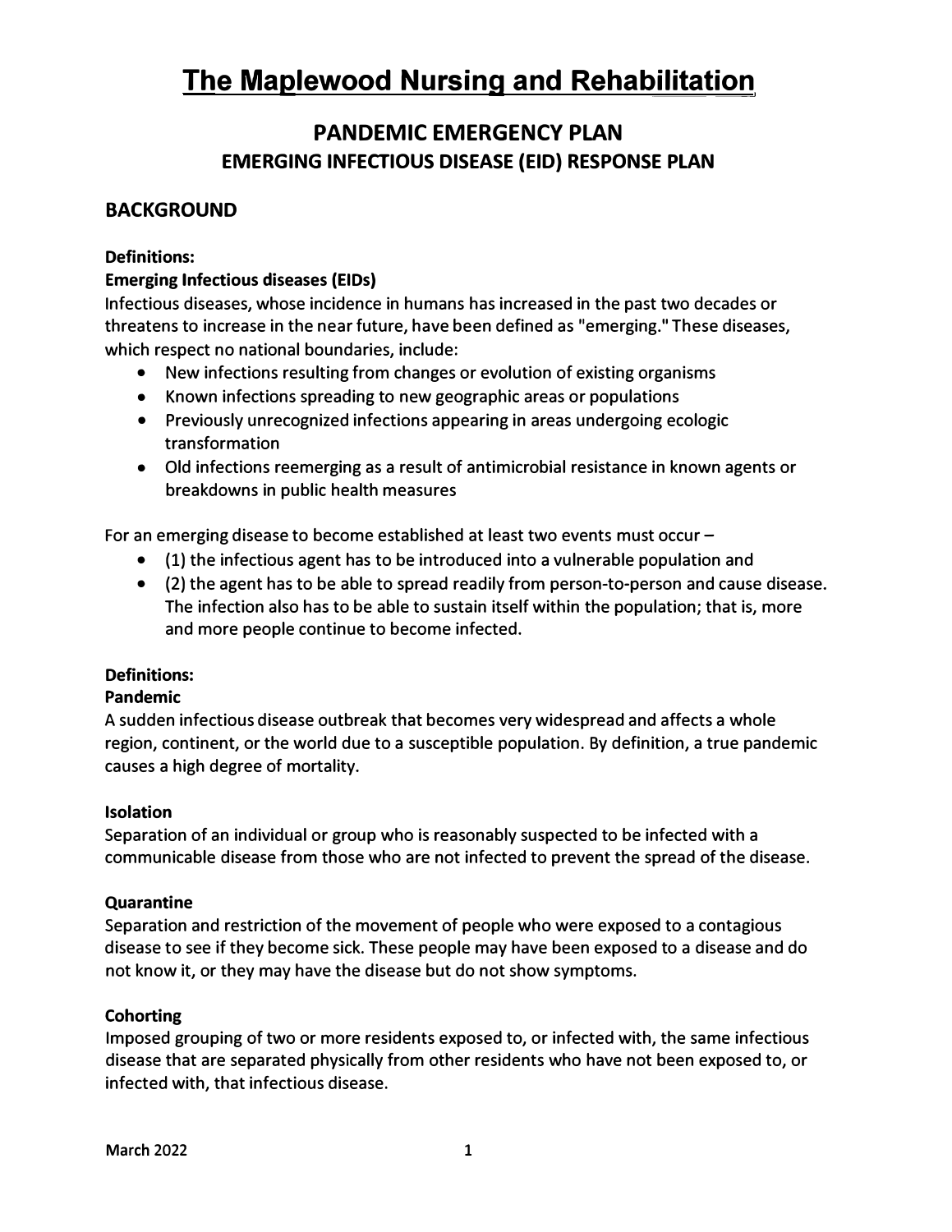#### **Cohort Staffing**

The practice of assigning specific staff to care only for residents known to be exposed to or infected with the same infectious disease. Such staff "does not" participate in the care of residents who have not been exposed or infected with that infectious disease.

### **PURPOSE**

The purpose of this Pandemic Emergency/Emerging Infectious Disease Response Plan is to contain an outbreak of disease caused by an infectious agent or biological toxin or respond to other infectious disease emergencies as defined above. This is consistent with the facility's mission to protect the residents and staff from illness and/or death.

Activities that may be implemented during an Infectious Disease Response include:

- Coordination with other healthcare facilities, local, regional, state and federal agencies and other organizations responding to a public health emergency.
- Development and dissemination of information and guidance for the residents, families and staff within the community.
- Containment measures such as infection control, mass prophylaxis, isolation and quarantine, or restriction and clearance.
- Activities such as surveillance, investigation, and lab testing.

### **POLICY**

This plan will be posted on the facility website and will be updated and submitted for review, by the Commissioner of Health, on an annual basis. The facility will make a copy of this plan available immediately upon request.

During periods of quarantine and/or restricted visitation the facility will implement a method for residents to keep in touch with families or responsible parties, such as providing no-cost access to teleconferencing services, or other means as preferred and identified by residents and their families.

When visitation is restricted the facility will update resident families or responsible parties on a weekly or more regular basis on how they can remotely keep in touch with residents. The facility will assign staff to ensure all residents and families are updated at least weekly on the number of pandemic related infections and deaths at the facility, including residents with pandemic related infection who pass away for reasons other than infection. This responsibility will be assigned at the time of the event.

The facility will assign staff to update families and responsible parties as to the condition of infected residents on a daily basis or upon a change in a resident's condition. This responsibility will be assigned at the time of the event. As required by \$483.80(g) COVID-19 reporting, Maplewood policy is that all residents' family members, representatives or next of kin will be notified regarding any residents or staff testing positive for COVID-19, or if any resident has suffered a COVID-19 related death, or if there have been three or more residents or staff with new onset of respiratory symptoms occurring within 72 hours of each other.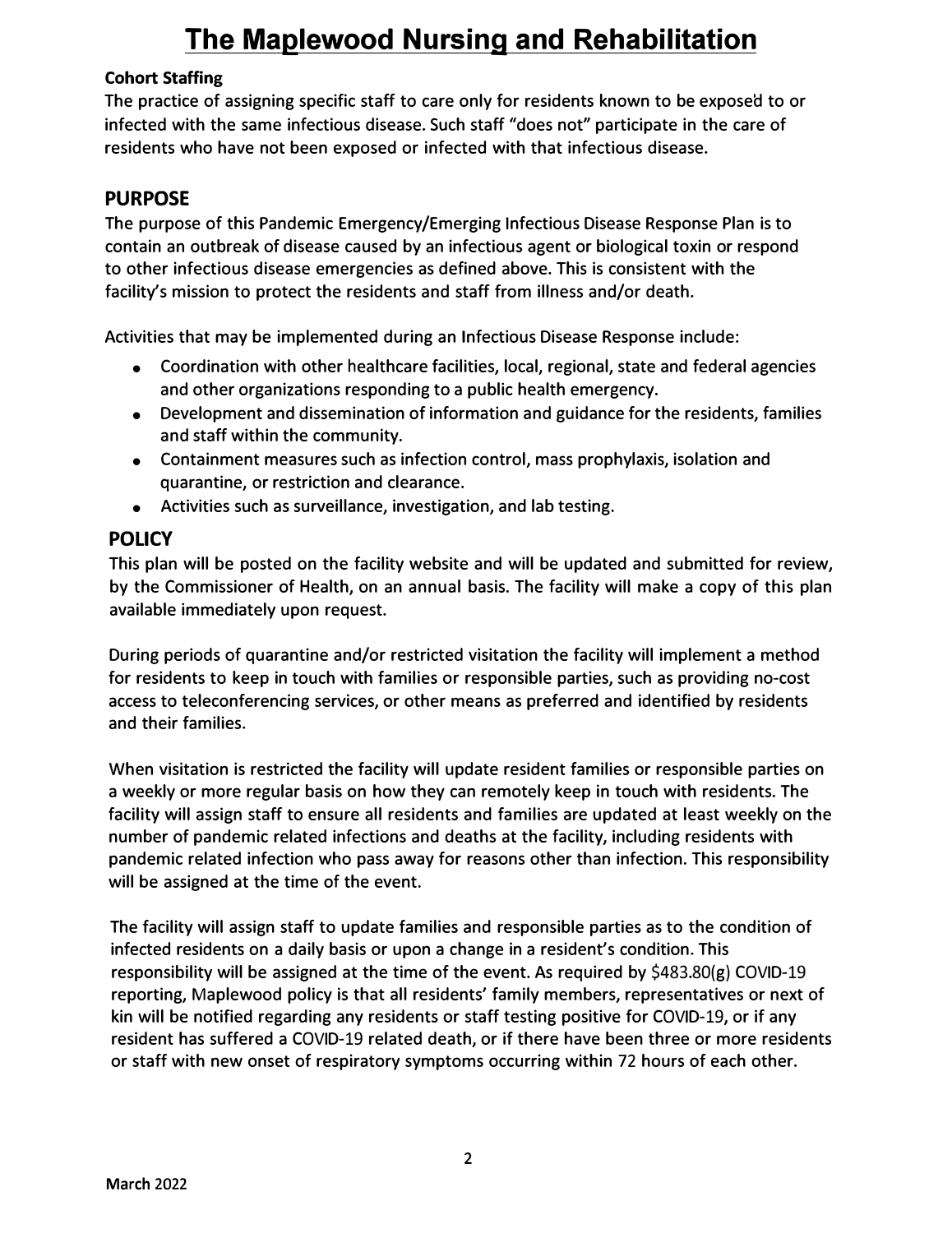Hospitalized residents will be admitted or readmitted in accordance with all applicable laws and regulations, including but not limited to 10 NYCRR 415.3(i)(3)(iii), 415.19 and 415.26(i); and 42 CFR 483.15.

Any current resident hospitalized, in accordance with all applicable laws and regulations including but not limited to 18 NYCRR 505.9(d)(6) and 42 CFR 483.15(e), shall have their place at the facility preserved.

As required by regulation the facility will maintain, or have access to, a two (2) month supply of Personal Protective Equipment (PPE), or any superseding requirements under New York State Executive Orders and/or NYS DOH regulations governing PPE supply requirements executed during a specific disease outbreak or pandemic. This supply of PPE with either be stored onsite or will be readily accessible by the facility.

The facility will evaluate their vendor supply plan for re-supply of food, water, medications, environmental cleaning agents, and sanitizing agents as part of their event assessment.

The facility will ensure it meets all reporting requirements for suspected or confirmed communicable diseases as mandated under the New York State Sanitary Code (10 NYCRR 2.10 Part 2), as well as by 10 NYCRR 415.19, and reporting requirements of the Health Commerce System, e.g., HERDS survey reporting. This responsibility will be assigned at the time of the event.

### **SCOPE**

An infectious disease emergency occurs when urgent and possibly extensive public health and medical interventions are needed to respond to and contain an infectious disease outbreak that has the potential for significant morbidity and mortality in a given area.

This plan is a functional response guide for the facility Leadership Team and Department Managers.

This plan is to be used in conjunction with the facility's Emergency Operations Plan, Infection Control Plan, and Respiratory Protection Program.

### **ASSUMPTIONS**

The Pandemic Emergency/Emerging Infectious Disease Response Plan integrates the key elements of communicable disease control and prevention with emergency management concepts. The Incident Command System (ICS) organizational structure will be used to scale the response as needed to effectively manage and meet the incident objectives of the infectious disease emergency response.

The Pandemic Emergency/Emerging Infectious Disease Response Plan assumes that individuals occupying leadership positions have completed ICS training. The Pandemic

**March 2022 3**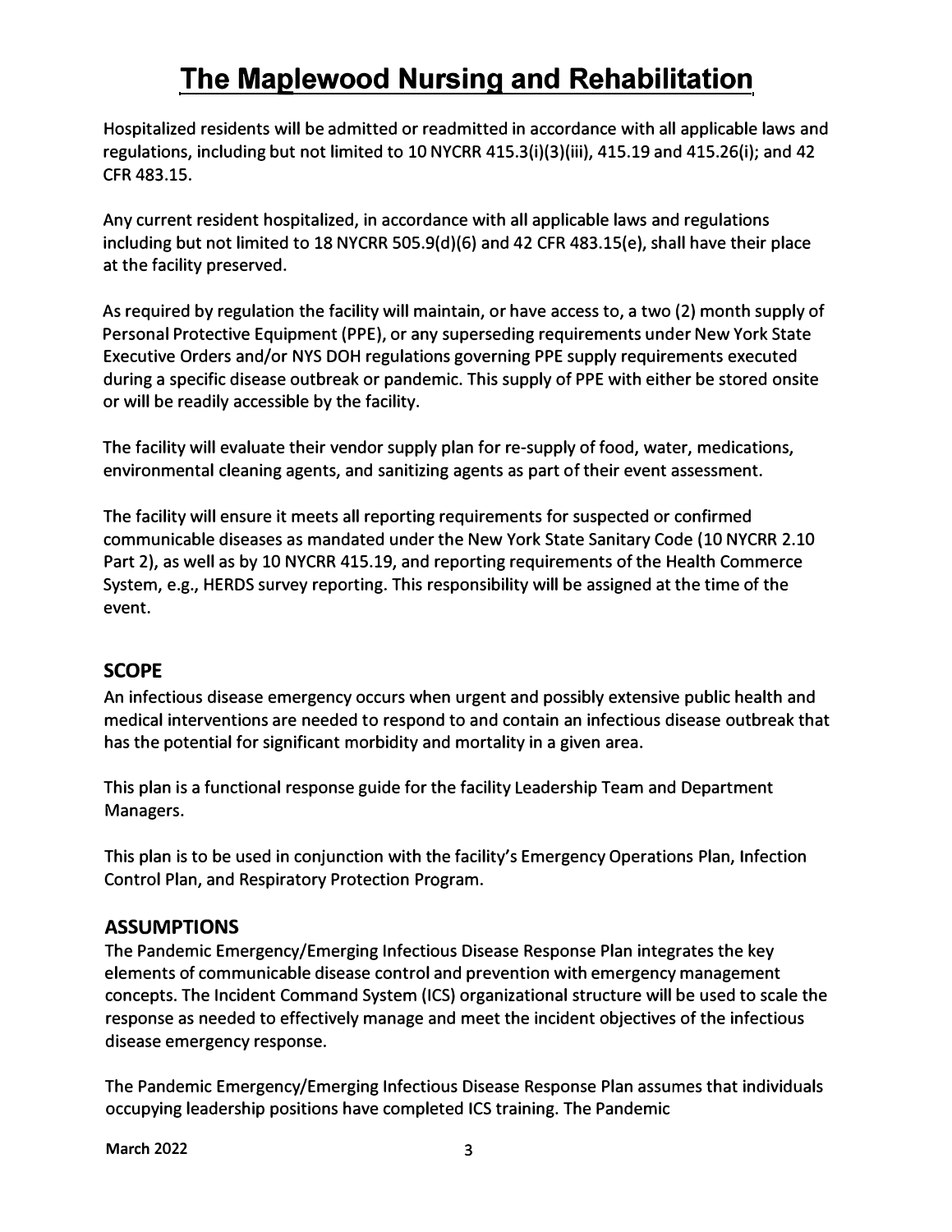**Emergency/Emerging Infectious Disease Response Plan further acknowledges that there could be a limited number of personnel within the facility with the knowledge and training in infectious diseases, epidemiology, public health, and emergency preparedness.** 

**The Plan assumes each incident will require tailored activation and use of the Pandemic Emergency/Emerging Infectious Disease Response Plan. This plan can be adjusted to address scenarios varying by infectious diseases, size and/or overall severity.** 

**This Pandemic Emergency/Emerging Infectious Disease Response Plan assumes that all confidential data regarding individual cases will not be shared outside of those who need to know, or in order to fulfill legally mandated public health reporting and information sharing.** 

**It is assumed that the facility will form an Emerging Infectious Disease Support Team during pandemic or infectious disease events to include administrative, clinical and support team members to ensure proper response to the infectious disease.** 

### **GENERAL ACTIONS APPLICABLE TO ALL STAFF**

**Healthcare must always be prepared to protect people within our buildings and to protect our residents, families, and staff from harm resulting from exposure to an emerging infectious disease while they are in the facility.** 

**Every disease is different. The local, state, and federal health authorities (NYS DOH, CDC, CMS, OSHA, etc.) will be the source of the latest information, and most up-to-date guidance on prevention, case definition, surveillance, treatment, and clinical response related to a specific disease threat.** 

**Incidents involving an emerging infectious disease, or a suspected case, require the consultation of the facility Medical Director and/or other physicians and Infection Control Practitioners as well as referring to the facility Infection Control Plan and Respiratory Protection Program.** 

### **GENERAL PREPAREDNESS FOR EMERGING INFECTIOUS DISEASES (EIDS)**

- **• The facility's Infection Control Plan includes a response plan for a community-wide infectious disease outbreak such as pandemic influenza and should be referenced.**
- **• This plan will:**
	- **• Include administrative controls (screening, isolation, visitor policies, including restrictions as necessary, and employee absentee plans)**
	- **• Address environmental controls (isolation areas/rooms, plastic barriers, sanitation stations, and special areas for contaminated waste)**
	- **• Address human resource issues such as employee leave, staffing, and emergency credentialing.**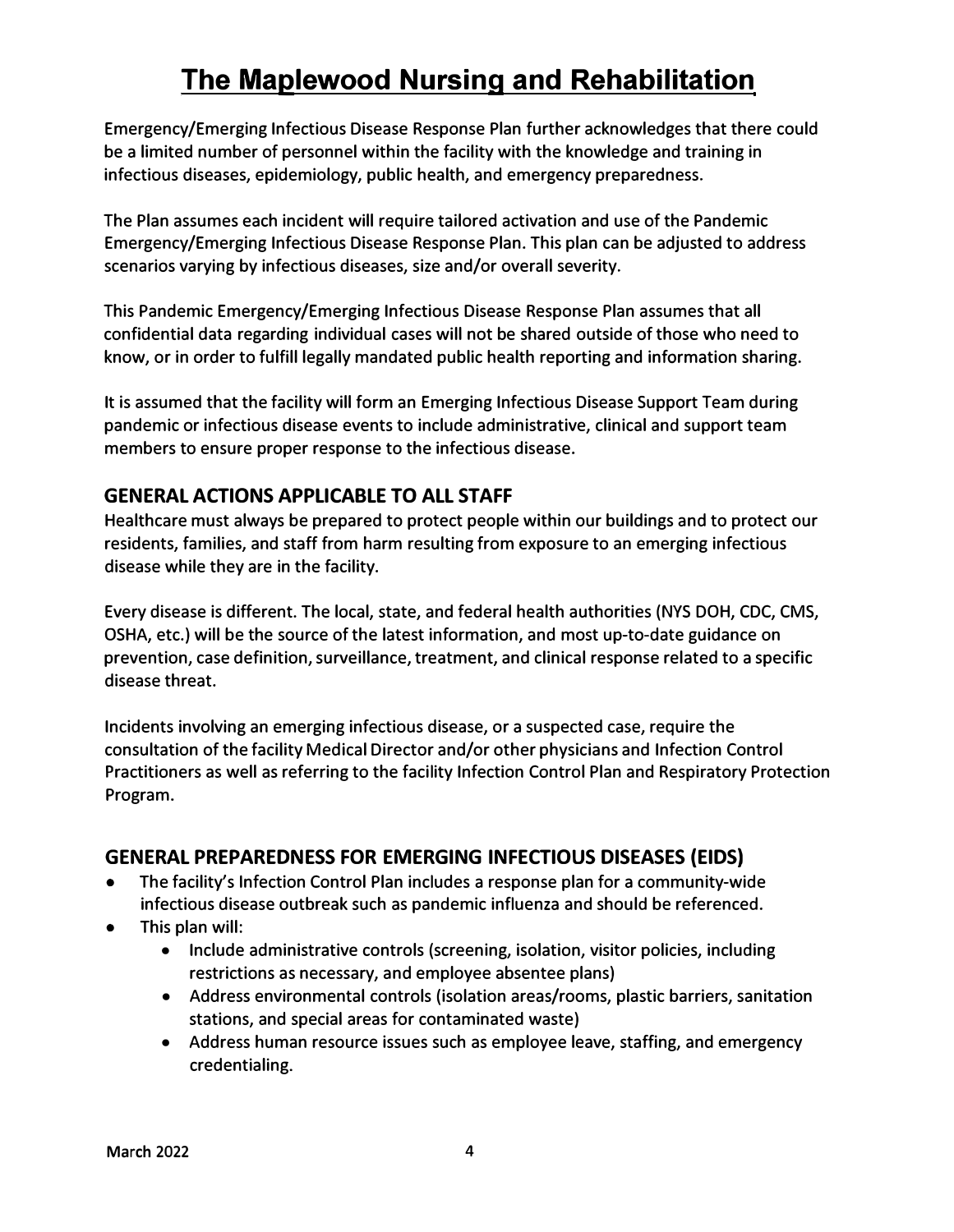- Assigned clinical leadership will be vigilant and stay informed about EIDs around the world. They will keep administrative leadership briefed on potential risks of new infections in their community and region.
- As part of the Emergency Preparedness Program (EPP), the facility will maintain, or have readily accessible, a two (2) month supply of personal protective equipment (PPE), or any superseding requirements under New York State Executive Orders and/or NYS DOH regulations governing PPE supply requirements executed during a specific disease outbreak or pandemic, including gowns/isolation gowns, face shields/eye protection, masks, assorted sizes of disposable N95 respirators or other appropriate respiratory barrier devices, and gloves, sanitizer, and disinfectants (meeting EPA guidance current at the time of the event).
- The facility will develop plans with their vendors for resupply of food, medications, medical supplies, sanitizing agents, and PPE in the event of a disruption to the normal supply chain including an EID outbreak.
- The facility will provide orientation and in-service training to all staff on the Infection Control Plan and Respiratory Protection Program, including the Pandemic Emergency Plan - Emerging Infectious Diseases response plan (including Reporting Requirements), exposure risks, symptoms, prevention and the use of Personal Protective Equipment, regulations, including 10 NYCRR 415.3(i)(3)(iii), 415.19 and 415.26(i); 42 CFR 483.15€ and 42 CFR **§** 483.80), and Federal and State guidance/requirements on an annual or as needed basis.
- The facility will follow applicable OSHA requirements, including OSHA's Bloodborne Pathogens (29 CFR 1910.1030), Personal Protective Equipment (29 CFR 1910.132), and Respiratory Protection (29 CFR 1910.134) standards.
- The facility will ensure there is adequate staff access to communicable disease reporting tools, and other outbreak-specific reporting requirements on the Health Commerce System (e.g., Nosocomial Outbreak Reporting Application (NORA) and HERDS surveys).
- The facility will provide education and training on the proper donning and doffing of PPE.
- Department and Clinical managers will monitor staff usage of PPE to ensure it is being properly used (appropriate fit, donning/doffing, appropriate choice of PPE per established procedures, etc.).

### **PLAN ACTIVATION**

Only authorized staff may direct the activation/deactivation of the Pandemic Emergency/Emerging Infectious Disease Response Plan. The activation and notification process should be used in accordance with the Emergency Operations Plan. Staff authorized to initiate activation/deactivation include the:

- Administrator/Executive Director
- Director of Nursing
- Medical Director and/or Infection Control Practitioner
- Other Leadership Team member (as defined by Emergency Operations Plan)

The need to notify department managers/supervisors and external partners of the activation of the Pandemic Emergency/Emerging Infectious Disease Response Plan will be determined by the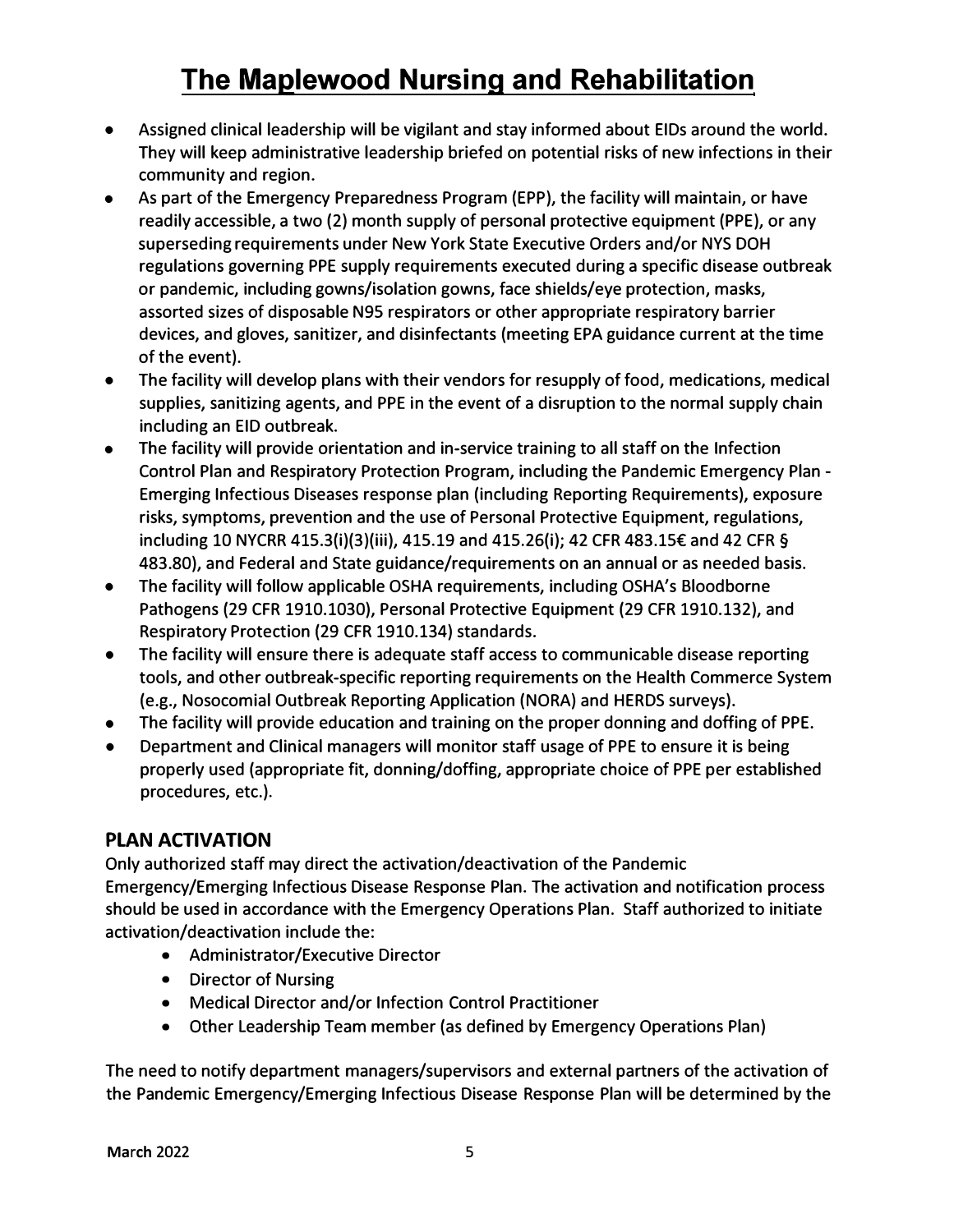circumstances of the event including: the suspected disease, the anticipated scope of the response, and the size of the impacted populations.

The Pandemic Emergency/Emerging Infectious Disease Response Plan assumes that all incident communications and requests will follow Incident Command System guidelines. Any communications that changes the scope of the operations, the objectives, or strategies must be approved by the Incident Commander.

### **ADMINISTRATION/ CLINICAL LEADERSHIP CONSIDERATIONS**

The leadership team will consider recommendations and requirements from the CDC, OSHA, Center for Medicare and Medicaid (CMS), NYS DOH, Equal Employment Opportunity Commission (EEOC), American Disabilities Act (ADA), and other state or federal laws in determining the disease-specific response actions and precautions it will take to protect its residents, visitors, and staff members.

Once notified by public health authorities at either the federal, state, and/or local level that the EID is likely to, or already has spread to the facility's community, the facility will activate specific surveillance and screening as instructed by the NYS DOH, the Centers for Disease Control, and Prevention (CDC), or the local public health authorities.

The facility will consider posting signage for cough etiquette, handwashing, and other hygiene measures in high traffic areas and will provide Alcohol Based Hand Rub and facemasks, if indicated and practical.

### **Protecting the residents and staff shall be of paramount concern.**

The facility may temporarily limit or restrict visitors, subject to superseding NYS Executive Orders and/or NYS DOH guidance in order to reduce exposure risk to residents and staff.

If necessary, and in accordance with applicable NYS Executive Orders and/or NYS DOH guidance, the facility may implement procedures to close the facility to new admissions, limit or restrict visitors when there are confirmed cases in the community, and/or screen all permitted visitors for signs of infection.

The leadership team shall consider:

- The degree of frailty of the residents in the facility.
- The likelihood of the infectious disease being transmitted to the residents and employees.
- The method of spread of the disease (for example, through contact with bodily fluids, contaminated air, contaminated surfaces).
- The precautions which can be taken to prevent the spread of the infectious disease and other relevant factors.
- The formation and activation of an Emerging Infectious Disease Support Team to include administrative, clinical and support team members.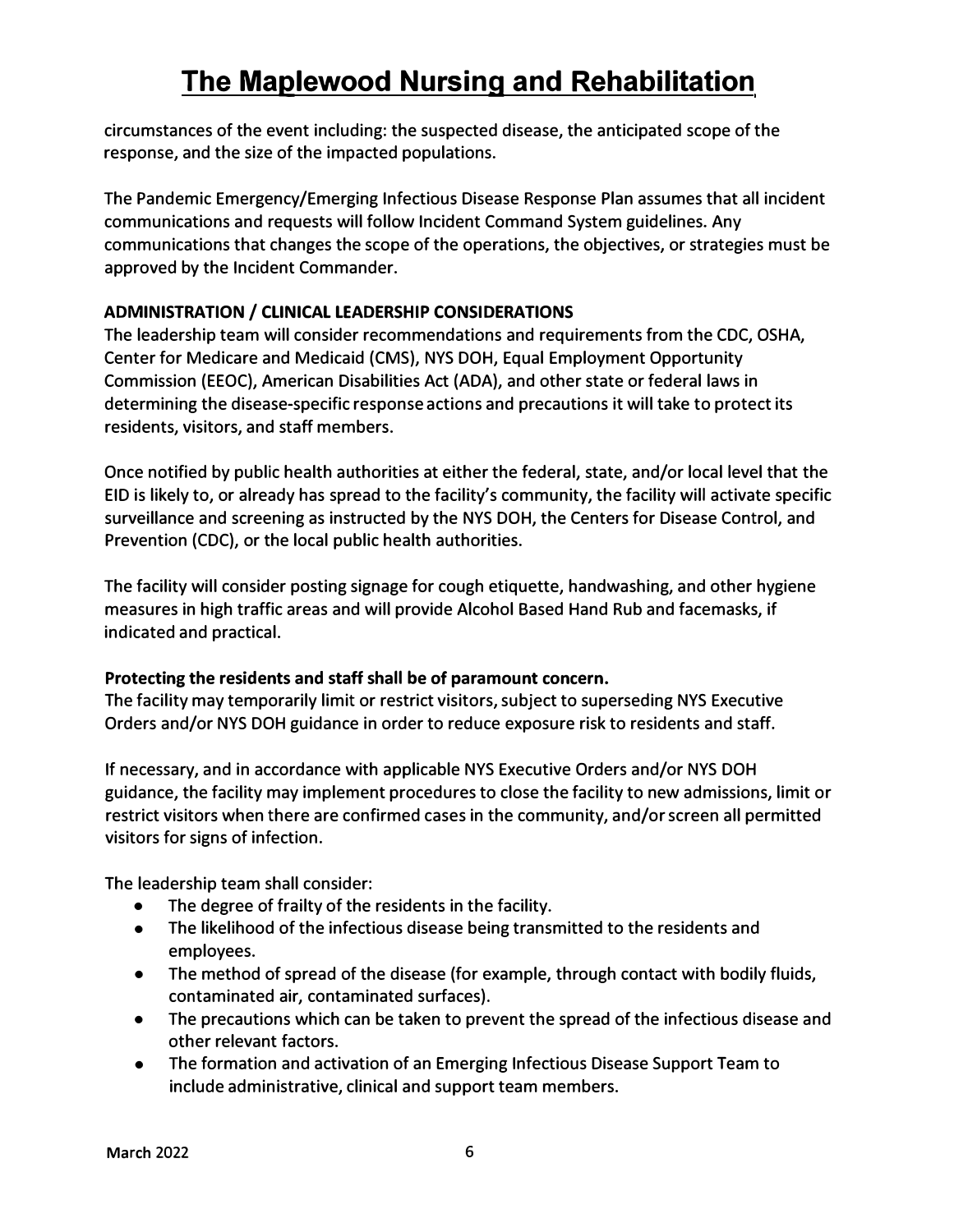**Once these factors are considered, the leadership team will weigh its options and determine the extent to which exposed staff, or those showing signs of the infectious disease, must be precluded from contact with residents or other employees.** 

- **• Apply whatever action is taken uniformly to all staff in like circumstances.**
- **• Do not consider race, gender, marital status, country of origin, and other protected characteristics unless they are documented as relevant to the spread of the disease.**
- **• Make reasonable accommodations for employees such as permitting employees to work from home if their job description permits this.**
- **• Use accepted scientific procedures and guidance from local public health, NYS DOH and/or CDC, whenever available, to determine the level of risk posed by an employee.**
- **• Permit employees to return to work when cleared by a licensed physician; however, additional precautions may be taken to protect the residents as recommended by the local public health, NYS DOH, and/or CDC.**

### **ADMINISTRATOR/ INCIDENT COMMANDER**

- **• Assemble key leadership team members. Take into consideration all the following guidance, as applicable to the Infectious Disease the facility or community is managing.**
- **• Consider activating the Command Center to ensure procedures are in place.**
- **• Assess impact on facility operations and resident care.**
- **• Assign a person the responsibility to monitor local, state and federal health websites for updates to existing guidance for long-term care facilities and report to the Command Center team on those updates.**
- **• Assign a person the responsibility of meeting the reporting requirements for suspected or confirmed communicable diseases as mandated under the New York State Sanitary Code (10 NYCRR 2.10 Part 2), as well as by 10 NYCRR 415.19 and reporting requirements of the Health Commerce System, e.g., HERDS survey reporting.**
- **• Develop an action plan with the Command Center team and brief department managers and supervisors.**
- **• Work with Director of Nursing and/or Medical Director to review incident considerations, determine level of service, and need to reschedule or cancel activities.**
- **• During periods of quarantine and/or restricted visitation implement a method for residents to keep in touch with families or responsible parties, such as providing no-cost access to teleconferencing services, or other means as preferred and identified by residents and their families.**
- **• When visitation is restricted assign appropriate staff to update resident families or responsible parties on a weekly or more regular basis on how they can remotely keep in touch with residents. Ensure all residents and families are updated at least weekly on the number of pandemic related infections and deaths at the facility, including residents with pandemic-related infection who pass away for reasons other than infection.**
- **• Assign appropriate staff to update families and responsible parties on the condition of infected residents on a daily basis, or upon a change in a resident's condition. As required by \$483.80(g) COVID-19 reporting, Maplewood policy is that all residents' family members, representatives or next of kin will be notified regarding any residents or staff testing positive for COVID-19, or if any resident has suffered a COVID-19 related death, or if there have been three or more residents or staff with new onset of respiratory symptoms occurring within 72 hours of each other.**
- **• Approve requests for additional resources (e.g., supplies, equipment, staff, etc.) .**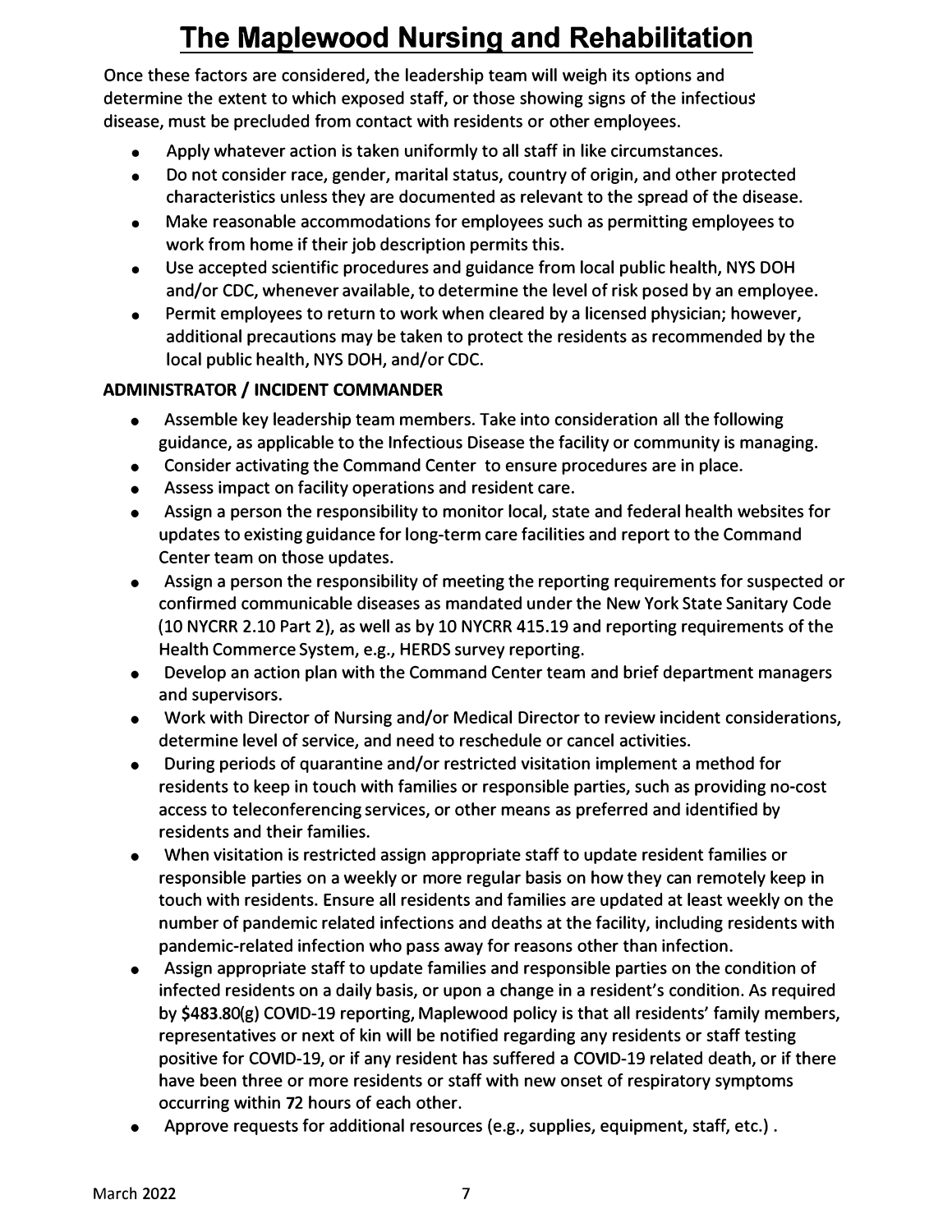- The Incident Commander / Administrator will direct a review and revision, as needed, of internal policies and procedures, stock up on medications, environmental cleaning agents, and personal protective equipment as indicated by the specific disease threat.
- The Incident Command team will determine a location for the staging and distribution of supplies, equipment, and pharmaceuticals as needed for the incident.
- To ensure that staff and/or new residents are not at risk of spreading the EID into the facility, screening for exposure risk and signs and symptoms may be done PRIOR to admission of a new resident and/or allowing new staff persons to report to work.
- Ensure that appropriate physical and social distancing measures are put into place where indicated. This may include, but is not limited to, cancellation of certain activities and services, changes in resident and staff dining, and other physical space requirements, etc.

#### **Communications**

- Provide staff with incident updates on a regular basis, as necessary.
- Appoint a Public Information Officer to prepare media statements, approve as necessary.
- Appoint a Liaison Officer when the incident is multi-jurisdictional or involves several agencies or other healthcare facilities. The Liaison Officer is the main point of contact for other community-based partners involved in response operations (e.g., Red Cross, Fire Department, Emergency Medical Services, Office of Emergency Management, etc.). The Liaison Officer will provide and receive updates and ensure the prompt response to questions, resource requests, and other needs.
- Determine need for the Liaison Officer to contact the following:
	- Monroe County Public Health Department
	- NYS Department of Health
	- CDC
	- Department of Health and Human Services CMS
	- Greater Rochester Mutual Aid Plan members
- Conduct internal (support team only) conference calls to discuss any new developments, such as state or local policy changes, or ongoing challenges that are arising within longterm care industry and to share any innovative solutions or best practices.
- Develop a communications plan and assign responsibility for communicating to residents and their families. Consider usage of signage and/or resident letters, based on CDC/CMS or local/state health department guidance specific to the EID.
	- Residents and their families will be provided education about the disease and the facilities response strategy at a level appropriate to their interests and need for information by the clinical and social work staff.
- During times when visitation is limited or restricted, implement a method for residents to stay in touch with loved ones (families or responsible parties) such as providing access to teleconferencing services at no cost to the resident.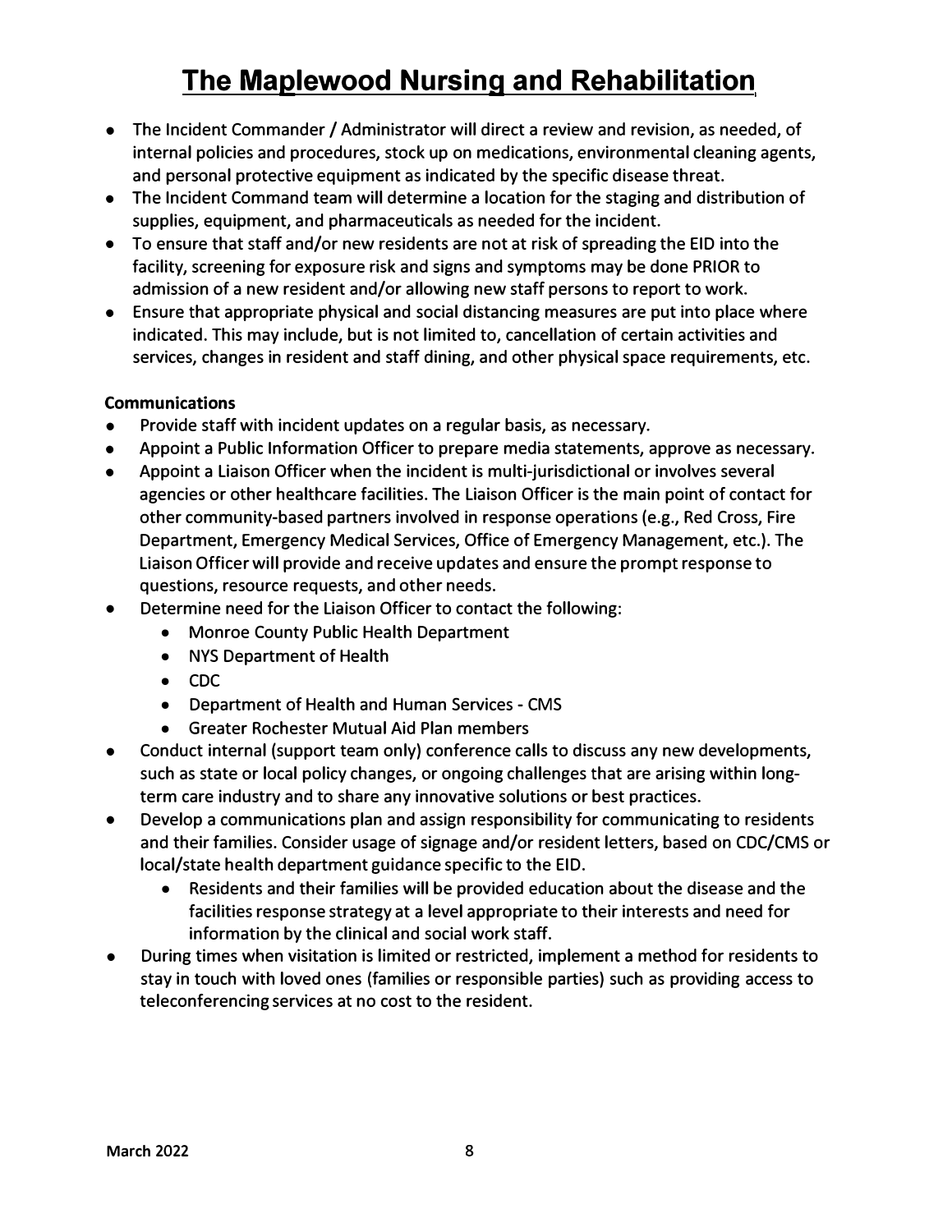- Establish a dedicated telephone hotline and/or email inbox for facility staff. The hotline should provide updated, evidence-based guidance on outbreak-related topics (e.g., infection control, resident isolation, resident and staff testing). This hotline and in box should be staffed 24/7 by members of the EID support team if indicated.
- Convene weekly (or as frequently as needed) conference calls with facility staff to discuss newly released guidance, and to discuss potential strategies for addressing their challenges and concerns.
	- Review federal, state, and local Infection Prevention & Control guidance with facility staff during the regular conference calls.
- Ensure that all documents, messaging and information developed during the incident are reviewed and approved by the Incident Commander and/or Public Information Officer prior to dissemination.

#### **Assessment**

- Develop a system to monitor for, and internally review, development of symptoms among residents and healthcare personnel (HCP} in the facility. Information from this monitoring system should be used to implement prevention interventions (e.g., isolation, cohorting},
	- Example: CDC guidance on respiratory surveillance: [https://www.cdc.](https://www.cdc.gov/longtermcare/pdfs/LTC-Resp-OutbreakResources-P.pdf) gov/longtermcare/pdfs/LTC-Resp-OutbreakResources-P.pdf.
- Assign a team member(s) to conduct the following assessments and report back to the Incident Commander:
	- Current resident census and number of open beds
	- Number of affected residents and staff
	- Inventory of PPE types and quantities
		- o Input PPE inventory into the PPE Burn Rate Calculator at the onset of the event
- Request an assessment of critical supplies throughout the facility. Direct departments to conduct assessments of food, water, medical and other supplies and report results to the facility Command Center if established. Otherwise assessment results should be reported to the Administrator or Person in Charge.
- Assign a team member to identify resource shortages (medical supplies/equipment, PPE, staffing, etc.).
	- Develop a plan to mitigate resource shortages (e.g.: vendor support, Monroe County EOC support, staffing agencies, etc.)
	- Determine ability to obtain or borrow resource shortages from other healthcare facilities. Collaborate with the Greater Rochester Mutual Aid Plan members and/or Monroe County/New York State EOC as necessary.
- Review agreements with vendors and other healthcare facilities. Request vendor support to ensure enough supplies are on hand including:
	- PPE and related supplies for fit testing, if applicable
	- Medications
	- Medical Supplies/Equipment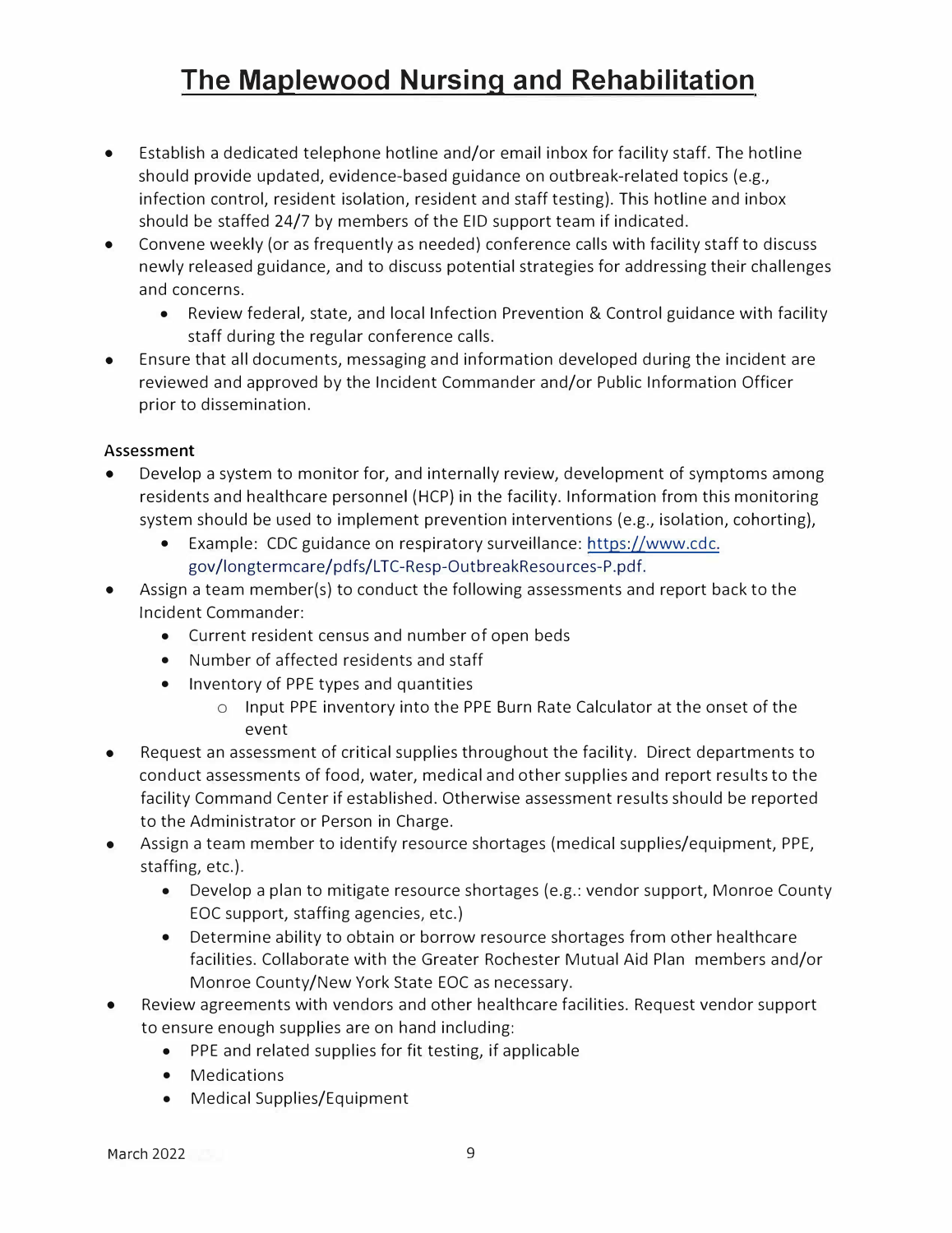- Food/Water
- Sanitizer and Disinfectants
- Ensure vendor support is available for medical waste disposal.
- Assess the need to restrict access and order a Building Lockdown if necessary.
- Post signs regarding hand sanitation and respiratory etiquette and/or other prevention strategies relevant to the route of infection at the entry of the facility along with the instruction that anyone who is sick must not enter the building.
- Consider the following restrictions:
	- Professional Visitors: No one allowed in facility without Command Center clearance.
	- Resident Visitors: No one allowed in facility. Relatives and responsible parties will be given appropriate information and location to wait as directed by the Command Center.

#### **Staffing**

- Self-screening: Staff will be educated on the facility's plan to control exposure to the residents. This plan will be developed with the guidance of public health authorities and may include:
	- Reporting any suspected exposure to the EID while off duty to their supervisor and public health.
	- Precautionary removal of employees who report an actual or suspected exposure to the EID.
	- Self-screening for symptoms prior to reporting to work.
	- Prohibiting staff from reporting to work if they are sick until cleared to do so by appropriate medical authorities and in compliance with appropriate labor laws.
- Whenever possible, well and unexposed staff should work in non-infected resident care units.
- Determine need for further staff education efforts, as necessary, relative to the current threat or infectious disease.
- Review staffing levels and scheduling. Ensure enough staffing resources for sustaining operations for the duration of the event. (i.e. 12-hour shifts versus 8-hour). Develop a plan to address potential staff shortages such as cross training of staff to be feeding assistants, etc.
- Consider contracting staff to supplement current staffing.
- Review and implement disaster credentialing and privileging policies and processes as needed.

#### **Suspected Case within the Facility**

- Ensure infected residents are isolated/cohorted and/or transferred based on their infection status in accordance with applicable guidance from the CDC, Monroe County Public Health or NYS Department of Health.
	- Follow the guidance of Monroe County Public Health or NYS Department of Health regarding the transfer of the suspected infectious resident to the appropriate acute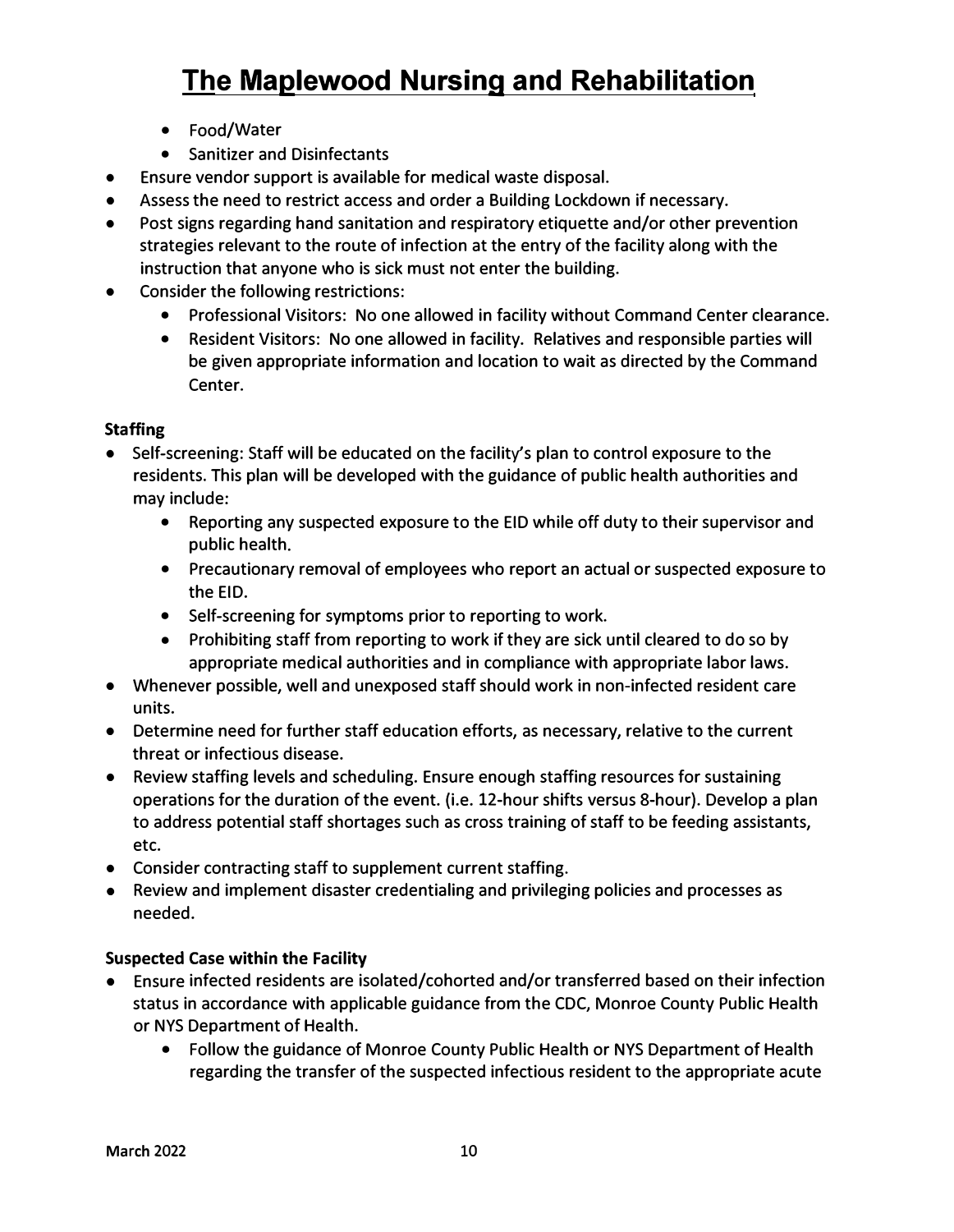facility via emergency medical services if necessary. Residents that are hospitalized will be readmitted to the facility after treatment.

- Place a resident who exhibits symptoms of the EID in an isolation room (single room preferred unless cohorting residents with similar symptoms) and notify local and/or county/state public health authorities.
- As necessary, consider cohorting multiple infected residents using part of a unit (e.g., end of a wing), a dedicated floor or wing, and discontinuing any sharing of bathrooms with residents outside of the cohorting area.
	- Consider posting signage or other means of identifying the area(s) being used for infected residents.
	- At the time of the event determine an effective means to prevent non-infected residents from entering into the cohorting area (e.g., assigned staff members, closure of cross corridor doors, etc.)
- If the suspected infectious resident requires care while awaiting or instead of transfer, follow facility policies for isolation procedures, including all recommended PPE for staff at risk of exposure.
- Keep the number of staff assigned to enter the room of the isolated resident to a minimum.
	- Ideally, only specially trained and prepared staff (i.e. vaccinated, medically cleared and fit tested for respiratory protection) will enter the isolation room.
	- Provide all assigned staff additional "just in time" training and supervision in the mode of transmission of this EID, and the use of the appropriate PPE.
- If feasible, ask the isolated resident to wear a facemask while staff is in the room.
- Provide care at the level necessary to address essential needs of the isolated resident unless it is advised otherwise by public health authorities.
- Conduct control activities such as the management of infectious wastes, terminal cleaning of the isolation room, contact tracing of exposed individuals, and monitoring for additional cases under the guidance of local health authorities, and in keeping with guidance from the **CDC.**
- Implement the isolation protocol in the facility (isolation rooms, cohorting, cancelation of group activities and social dining) as described in the facility's infection control plan and/or recommended by local, state, or federal public health authorities.
- Activate quarantine interventions for residents and staff with suspected exposure as directed by local and state public health authorities and in keeping with guidance from the CDC.

#### **DEPARTMENT-SPECIFIC ACTIONS**

#### **NURSING STAFF**

- Work with Incident Commander and assigned Public Information Officer to prepare messaging for families of residents and staff.
- Consider the following to address staff concerns:
	- Provide incident specific education, including frank discussions about potential risks and plans for protecting healthcare providers.
- Participate in restricting access to the facility to control people coming into the facility.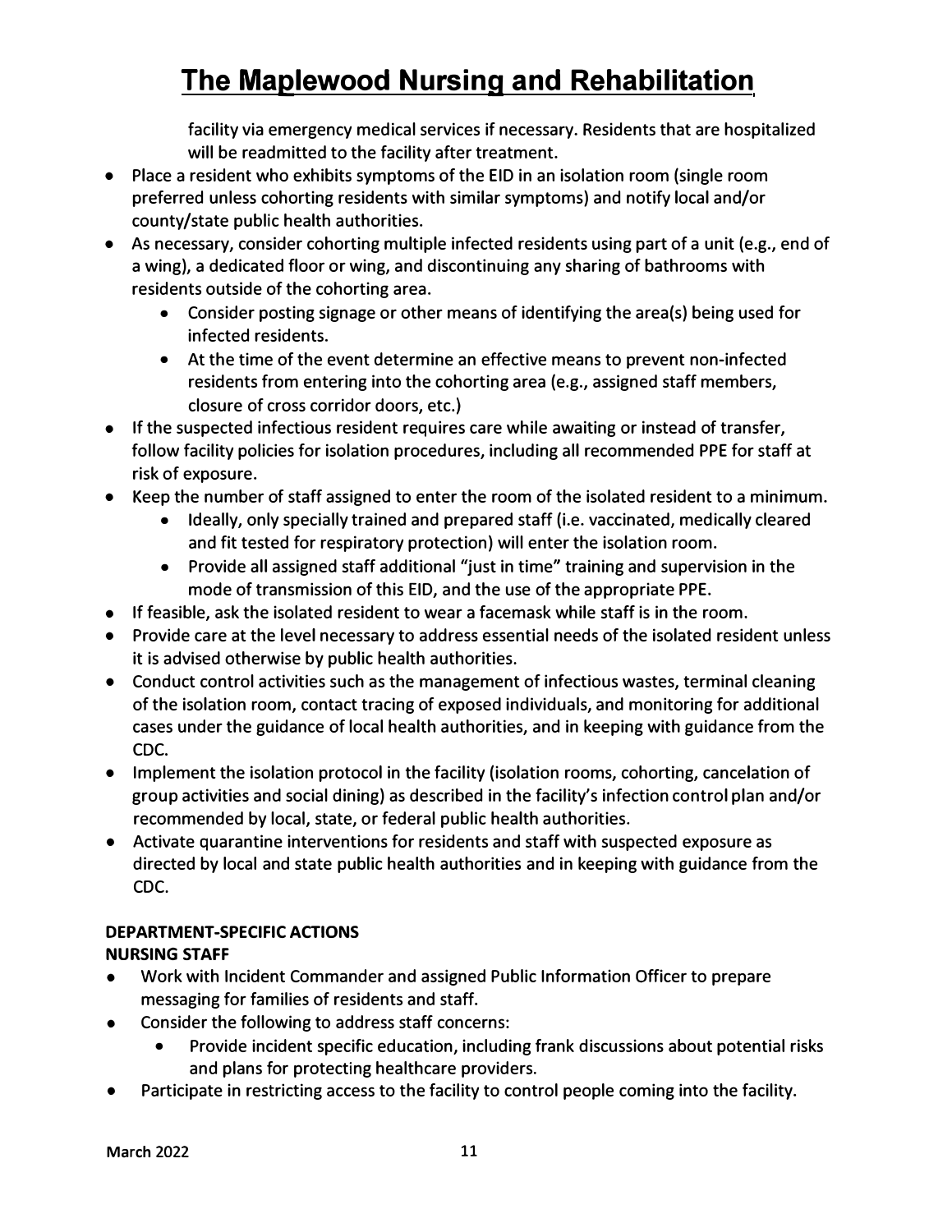- Cancel communal dining and all group activities, such as internal and external group activities, as necessary.
- Explore alternatives to face-to-face visits if visitors are restricted from entering the facility such as teleconferencing services, or other means as preferred and identified by residents and their families. Ensure families and/or responsible parties are updated on a weekly basis how they can remotely keep in touch with residents when visitation is limited or restricted.
- Encourage residents to remain in their room. If there are cases in the facility, restrict residents (to the extent possible) to their rooms except for medically necessary purposes.
- If residents leave their room, determine the need for residents to wear a facemask, perform hand hygiene, limit their movement in the facility, while maintaining physical distancing (staying at least 6 feet away from others), when necessary.
- As assigned provide updates to families and responsible parties on the condition of infected residents on a daily basis or upon a change in a resident's condition.

#### General Guidelines for Infection Control Practices for Resident Management

- Contact Monroe County Public Health or NYS Department of Health, CDC and/or the Department of Health and Human Services for updated information and protocols to follow.
- Any symptomatic staff or residents with suspected or confirmed illnesses should, at a minimum, be managed using Standard Precautions. Additional precautions may be needed to reduce the likelihood for transmission.

#### **Standard and transmission-based precautions to be followed to prevent spread of infections.**

A facility's infection control practices are important for preventing the transmission of infections. Infection control precautions used by the facility include two primary tiers: "Standard Precautions" and "Transmission-Based Precautions."

#### **Hand Hygiene**

Hand hygiene is the single most important practice to reduce the transmission of infectious agents in healthcare settings. This includes hand washing with either plain or antisepticcontaining soap and water for at least 20 seconds, and/or the use of alcohol-based products (gels, rinses, and foams) that do not require the use of water.

The CDC continues to recommend the use of alcohol-based hand rub (ABHR) as the primary method for hand hygiene in most clinical situations. ABHR effectively reduces the number of pathogens that may be present on the hands of healthcare personnel after brief interactions with residents or the care environment.

#### **Standard Precautions**

Standard precautions represent the infection prevention measures that apply to all resident care, regardless of suspected or confirmed infection status of the resident, in any setting where healthcare is being delivered.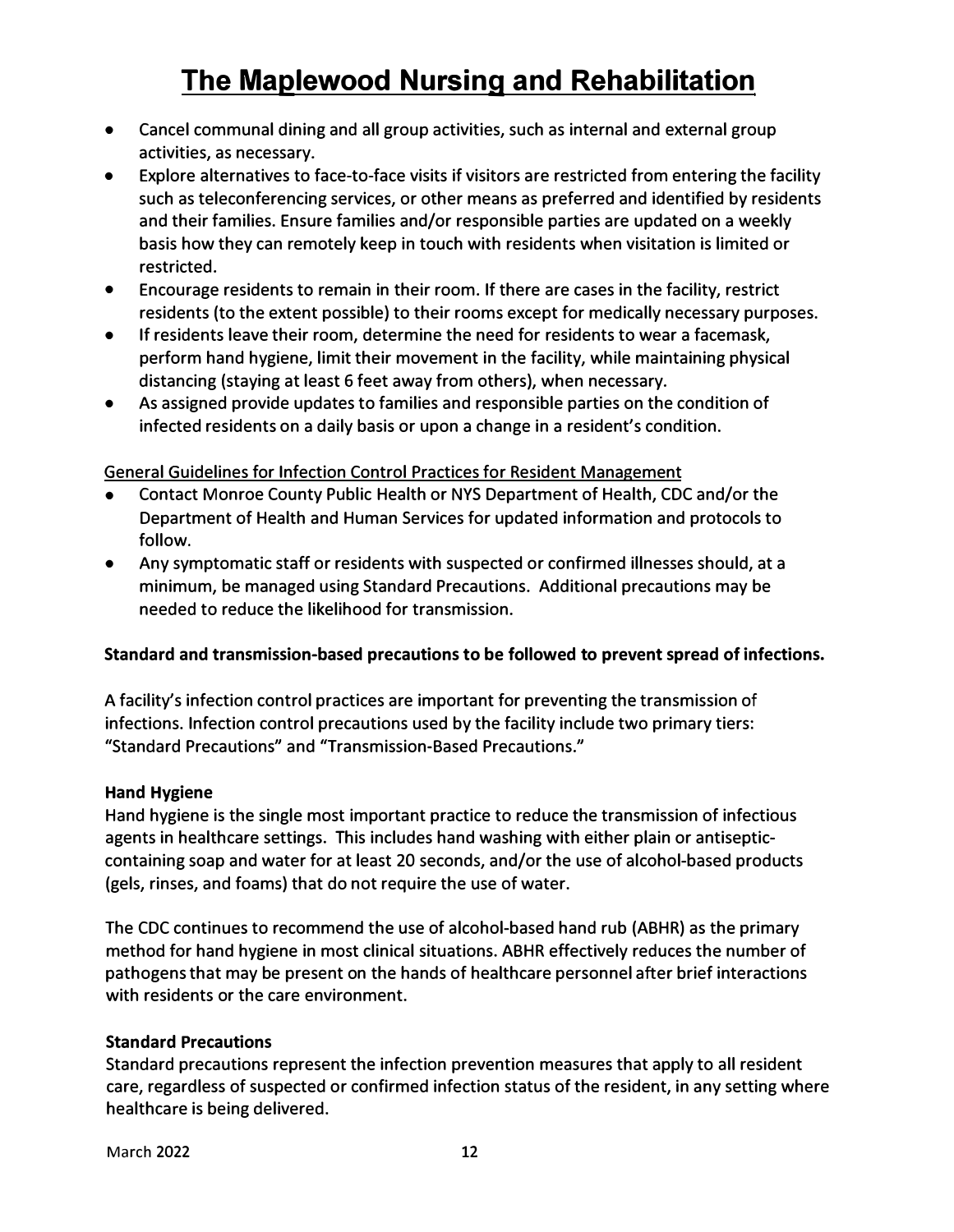These evidence-based practices are designed to protect healthcare staff and residents by preventing the spread of infections among residents and ensuring staff does not carry infectious pathogens on their hands or via equipment during resident care.

Standard precautions include hand hygiene, use of PPE (e.g., gloves, gowns, facemasks), respiratory hygiene and cough etiquette, safe injection practices, and safe handling of equipment or items that are likely contaminated with infectious body fluids, as well as cleaning and disinfecting or sterilizing potentially contaminated equipment.

In order to perform hand hygiene appropriately, soap, water, Alcohol Base Hand Rub (ABHR), and a sink should be readily accessible in appropriate locations, including but not limited to, resident care areas, and food and medication preparation areas. Staff must perform hand hygiene (even if gloves are used):

- Before and after contact with the resident.
- Before performing an aseptic task.
- After contact with blood, body fluids, visibly contaminated surfaces or after contact with objects in the resident's room.
- After removing personal protective equipment (e.g., gloves, gown, facemask).
- After using the restroom.
- Before meals.

If residents need assistance with hand hygiene, staff should assist with washing hands after toileting, before meals, and use of ABHR or soap and water at other times when indicated.

The use of PPE during resident care is determined by the nature of staff interaction and the extent of anticipated blood, body fluid, or pathogen exposure to include contamination of environmental surfaces. Furthermore, appropriate use of PPE includes but is not limited to the following:

- Gloves worn before and removed after contact with blood or body fluid, mucous membranes, or non-intact skin.
- Gloves changed and hand hygiene performed before moving from a contaminated-body site to a clean-body site during resident care.
- Gown worn for direct resident contact if the resident has uncontained secretions or excretions or with contaminated or potentially contaminated items.
- Appropriate mouth, nose, and eye protection (e.g., facemasks, face shield) is worn for procedures that are likely to generate splashes or sprays of blood or body fluids.
- PPE appropriately discarded after resident care prior to leaving room followed by hand hygiene.
- Supplies necessary for adherence to proper PPE use (e.g., gloves, gowns, masks) are readily accessible in resident care areas (i.e., nursing units, therapy rooms) although, equipment supply carts should not be brought into the resident's room.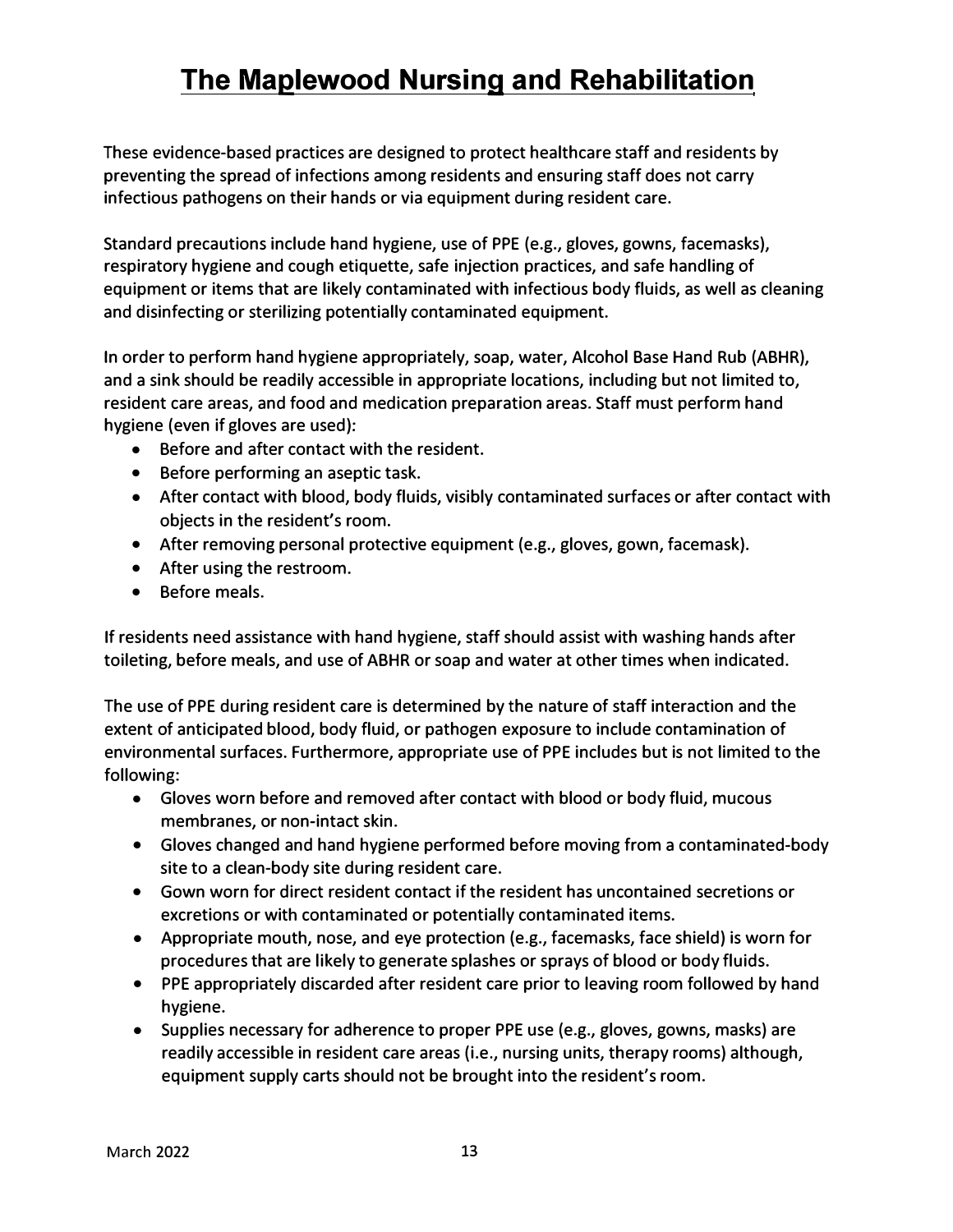#### **Transmission-based Precautions**

Transmission-based precautions are used for residents who are known to be, or suspected of being, infected or colonized with infectious agents, including pathogens that require additional control measures to prevent transmission.

In Long Term Care Facilities, it is appropriate to individualize decisions regarding resident placement (shared or private), balancing infection risks with the need for more than one occupant in a room, the presence of risk factors that increase the likelihood of transmission, and the potential for adverse psychological impact on the infected or colonized resident.

It is essential to communicate transmission-based precautions to all healthcare personnel, and for personnel to comply with requirements. Pertinent signage (i.e., isolation precautions) and verbal reporting between staff can enhance compliance with transmission-based precautions to help minimize the transmission of infections within the facility.

It is important to use the standard approaches, as defined by the CDC, for transmission-based precautions: airborne, contact, and droplet precautions. The category of transmission-based precaution determines the type of PPE to be used.

Communication (e.g., verbal reports, signage) regarding the type of precaution to be used is important. When transmission-based precautions are in place, PPE should be readily available. Proper hand washing remains a key preventive measure, regardless of the type of transmissionbased precaution employed.

Transmission-based precautions are maintained for as long as necessary to prevent the transmission of infection. It is appropriate to use the least restrictive approach possible that adequately protects the resident and others. Maintaining isolation longer than necessary may adversely affect psychosocial well-being. The facility should document in the medical record the rationale for the selected transmission-based precautions.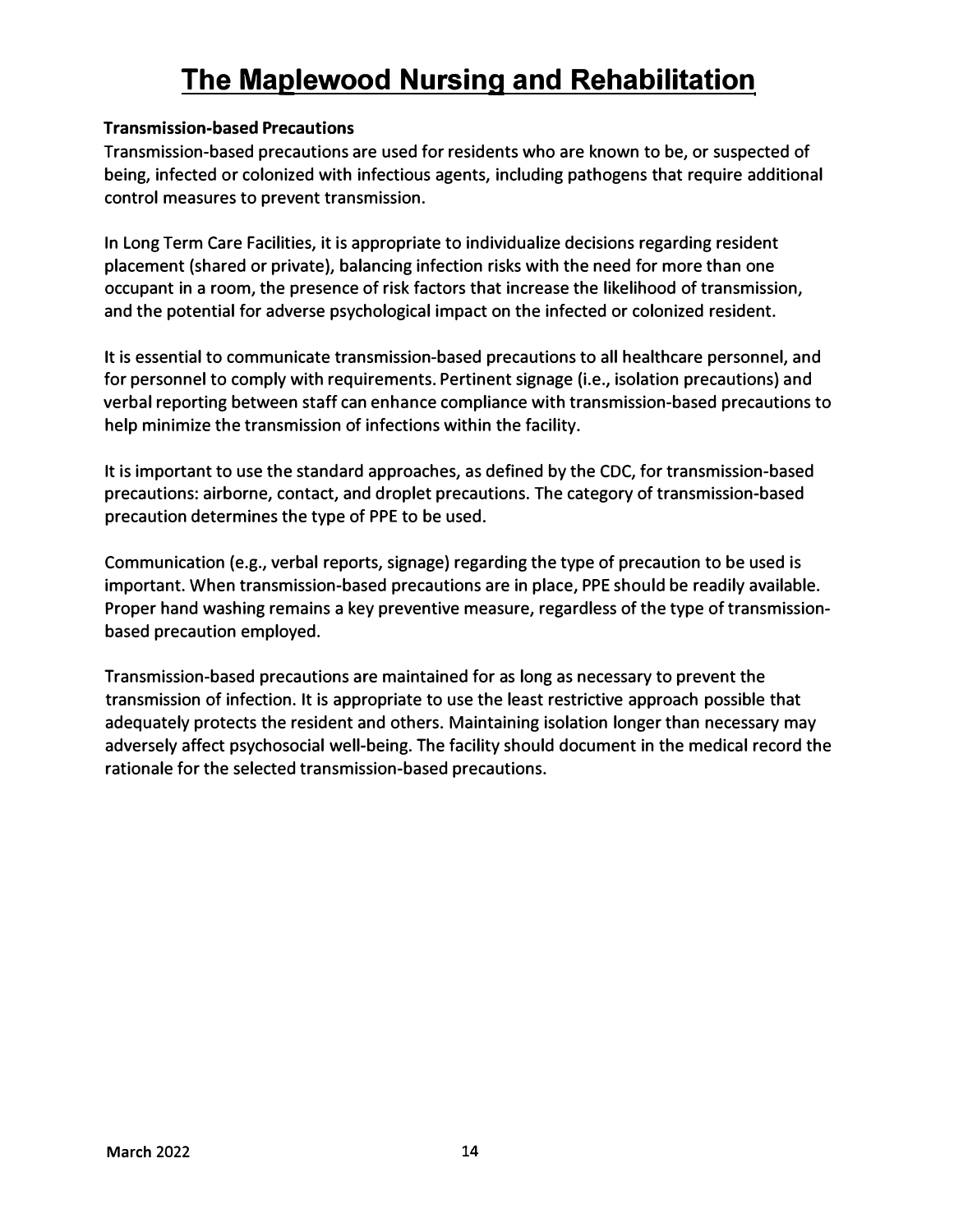#### **Contact Precautions**

**Contact precautions are intended to prevent transmission of infections that are spread by direct (e.g., person-to-person) or indirect contact with the resident or environment, and require the use of appropriate PPE, including a gown and gloves upon entering (i.e., before making contact with the resident or resident's environment) the room or cubicle. Prior to leaving the resident's room, the PPE is removed, and hand hygiene is performed. Depending on the situation, options for residents on contact precautions may include the following: a private room, cohorting, or sharing a room with a roommate with limited risk factors (e.g., without indwelling devices, without pressure ulcers and not immunocompromised).** 

#### **Droplet Precautions**

**The use of droplet precautions applies when respiratory droplets contain viruses or bacteria particles which may be spread to another susceptible individual. Respiratory viruses can enter the body via the nasal mucosa, conjunctivae, and less frequently, the mouth. Examples of droplet-borne organisms that may cause infections include, but are not limited to, Mycoplasma pneumoniae, influenza, and other respiratory viruses.** 

**Respiratory droplets are generated when an infected person coughs, sneezes, or talks, or during aerosol generating procedures such as nebulizer treatments, suctioning, endotracheal intubation/extubation, cough induction by chest physiotherapy, and cardiopulmonary resuscitation.** 

**The maximum distance for droplet transmission is currently unresolved, but the area of defined risk based on epidemiological findings is approximately 3-10 feet. In contrast to airborne pathogens, droplet-borne pathogens are generally not transmitted through the air over long distances.** 

**Facemasks are to be used upon entry (i.e., within three feet of a resident) into a resident's room with respiratory droplet precautions. If substantial spraying of respiratory secretions is anticipated, gloves and gown as well as goggles (or face shield in place of goggles) should be worn. The preference for a resident on droplet precautions would be to place the resident in a private room. If a private room is not available, the resident could be cohorted with a resident with the same infectious agent or share a room with a roommate with limited risk factors. Spatial separation of at least 3 feet and drawing the curtain between resident beds is especially important for residents in multi-bedrooms with infections transmitted by the droplet routes.** 

#### **Airborne Precautions**

**Airborne transmission occurs when pathogens are so small that they can be easily dispersed in the air, and because of this, there is a risk of transmitting the disease through inhalation. These small particles containing infectious agents may be dispersed over long distances by air currents and may be inhaled by individuals who have not had face-to-face contact with (or been in the same room with) the infectious individual. Residents that require Airborne Precautions will be transferred to the Hospital or other facilities equipped with positive pressure rooms.**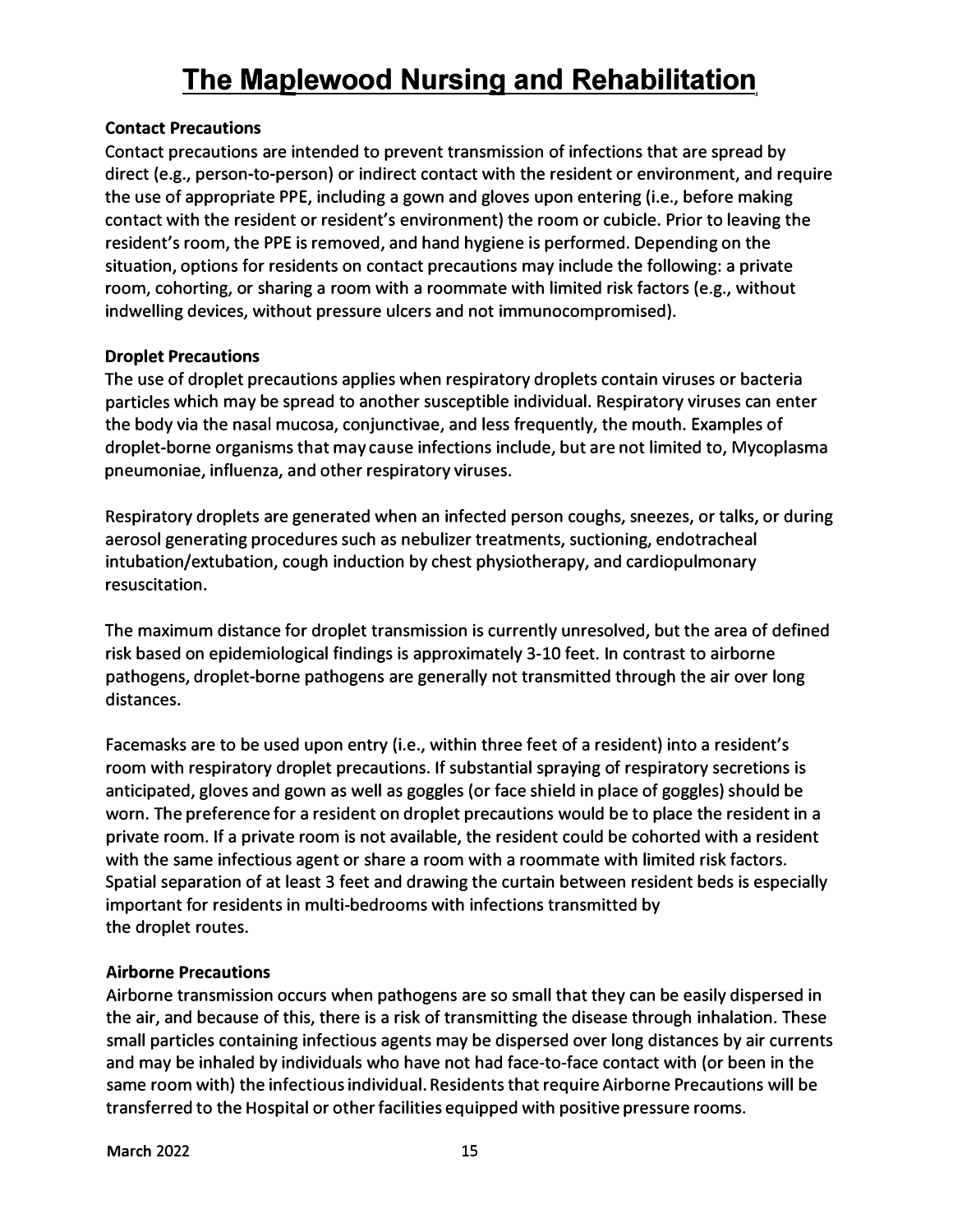#### **Precautions to Prevent Transmission of Infectious Agents**

It is important that facility staff clearly identify the type of precautions and the appropriate PPE to be used in the care of the resident. The PPE should be readily available near the entrance to the resident's room. Signage can be posted on the resident's door instructing visitors to see the nurse before entering.

It is not always possible to prospectively identify residents needing transmission-based precautions (presumptive precautions). The diagnosis of many infections is based on clinical signs and symptoms but often requires laboratory confirmation. However, since laboratory tests (especially those that depend on culture techniques) may require two or more days to complete, transmission-based precautions may need to be implemented while test results are pending, based on the clinical presentation and the likely category of pathogens.

The use of appropriate transmission-based precautions when a resident develops signs or symptoms of a transmissible infection or arrives at the facility with symptoms of an infection, (pending laboratory confirmation) reduces transmission opportunities. However, once it is confirmed that the resident is no longer a risk for transmitting the infection, removing transmission-based precautions avoids unnecessary social isolation.

### **Personal Protective Equipment {PPE)**

Using personal protective equipment provides a physical barrier between micro-organisms and the wearer. It offers protection by helping to prevent micro-organisms from:

- contaminating hands, eyes, clothing, hair, and shoes
- being transmitted to other residents and staff

Healthcare workers evaluating and interacting with a suspected infectious disease resident must properly wear PPE for standard, contact and droplet precautions. The appropriate PPE must be readily available so that it may be donned immediately when a suspected resident is identified.

It is important to use personal protective equipment effectively, correctly, and always where contact with resident's blood, body fluids, excretions, and secretions may occur.

PPE description, at a minimum:

- Gown (fluid resistant or impermeable)
- Facemask, or necessary respiratory protection (N95)
- Eye protection (goggles or face shield)
- Gloves

Refer to the facility Infection Control Plan for further guidance.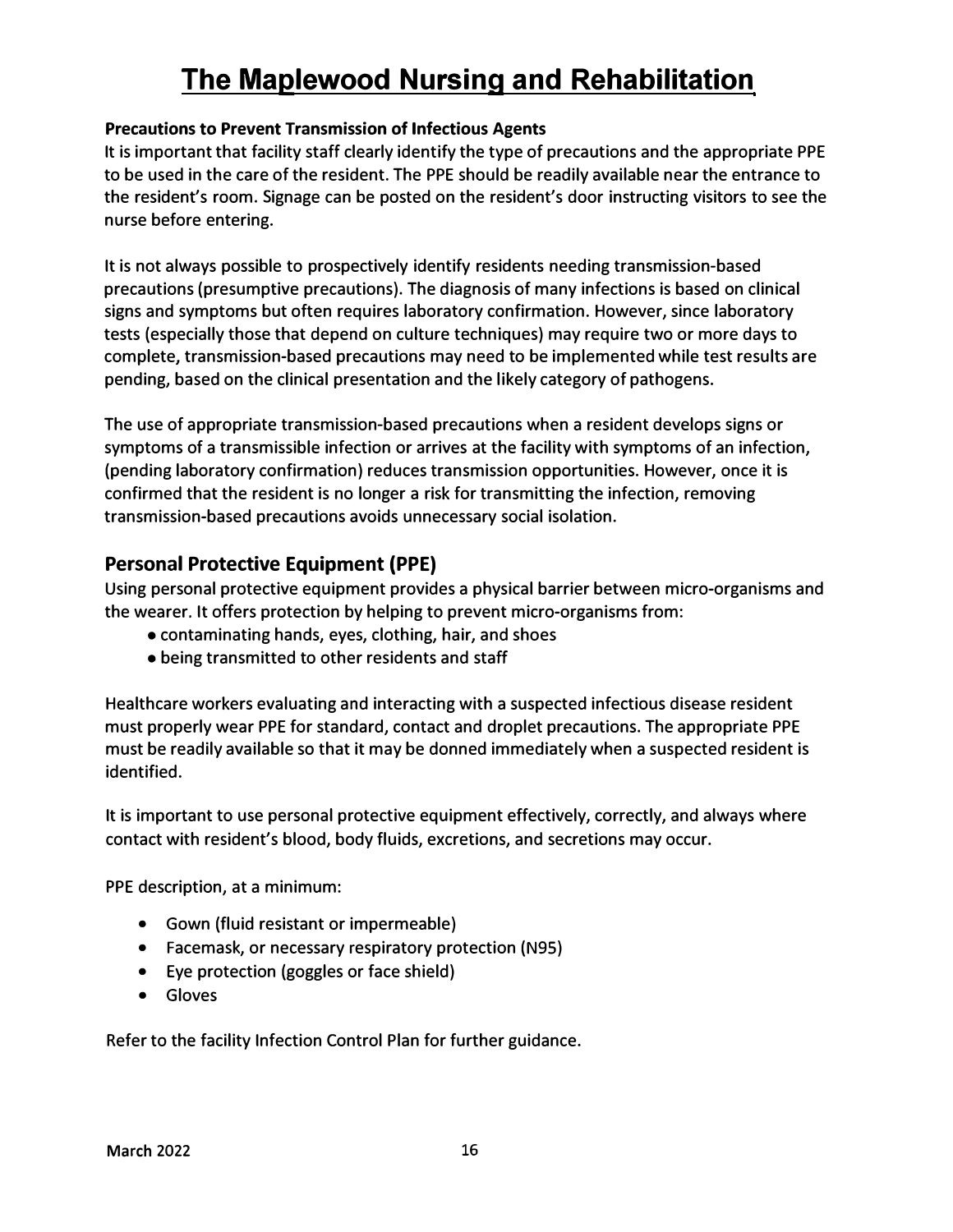### **Resident Placement and the Use of Private Rooms for Infection Prevention and Control**

The physician and person(s) responsible for infection control should assess individual residents as to the potential for transmitting infectious organisms.

- Room assignments and restriction of activities are determined by this assessment. Although there are many reasons for using private rooms, the major reasons are diseases transmitted in whole or in part by the airborne route or by the resident who extensively soils the environment with body substances.
- Private rooms are generally indicated for residents with uncontrollable excretions (diarrhea), secretions, excessive coughing, heavy wound drainage or widespread skin disease. Residents should be confined to their rooms while the above conditions exist.
- If the situation is small-scale, follow routine resident placement and established infection control practices.
- If many residents are presenting with similar syndromes, group affected individuals into a designated wing or area of the facility. Before grouping, consult with the local/state Health Department and the facility Infection Control personnel regarding adequate isolation (i.e. ventilation).

### **Resident Care**

Only direct care providers should enter the resident room:

- No person enters room without mandatory training and demonstrated competency.
- Autonomous practice (supported by experts).
- Physical and Occupational Therapy, as necessary.
- Environmental decontamination, as necessary.

The care providers will need to be trained and able to demonstrate competency in the following areas:

- Donning and doffing of PPE.
- Use of the "Buddy System."
- Waste management protocols.
- Decontamination and containment protocols.
- Specimen handling for diagnostic testing.

#### **General Guidelines for Resident Transport within or outside the facility**

- Limit movement to that which is to provide proper resident care.
- Mask resident if airborne or droplet organism is suspected, or resident is coughing.

When transporting a resident out of the facility (e.g.: dialysis appointment, evacuation, etc.) When transporting a known confirmed infectious resident, it is recommended that drivers wear an N95 respirator or facemask and eye protection such as a face shield or goggles as dictated by the contagion transmission type (as long as they do not create a driving hazard).

The resident(s) should wear a facemask or cloth face covering. Occupants of the vehicle should avoid or limit close contact (within 6 feet) with others. The use of larger vehicles such as vans or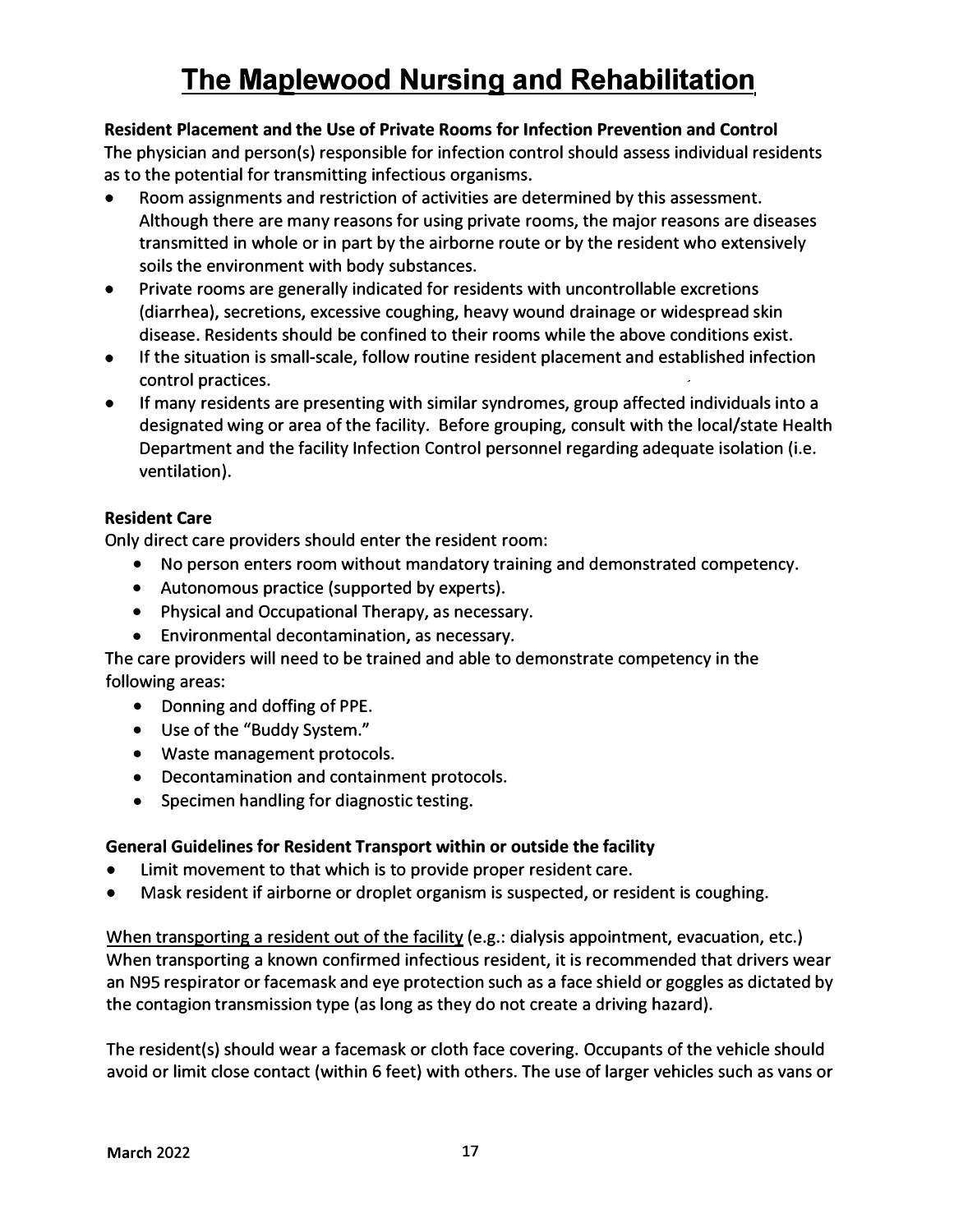facility buses is recommended when feasible to allow greater social (physical) distance between vehicle occupants.

Additionally, drivers should practice regular hand hygiene, avoid touching their nose, mouth, or eyes.

The Infection Control Plan provides guidance for cleaning and disinfecting after transport of an infectious resident(s).

#### **General Guidelines for Handling Deceased Residents**

- Keep tracking records of all residents.
- Attach a form of identification to the body if there is not an identification wrist band (e.g. toe-tag).
- The decedent should be placed in a body bag or pouch prior to moving the body to any other location or release to a funeral director or coroner/coroner physician/medical examiner.
- Matching identification should always be attached to the outside of the body bag or pouch.
- Personal effects such as eyeglasses, dentures, and hearing aids should be bagged and labeled and placed next to the body.
- Any necessary paperwork for release of the remains should be completed prior to contacting the funeral firm or medical examiner.
- If the facility has a morgue or holding area, the personal effects should remain at the location where the decedent will be signed out and a property form or receipt prepared for either the family or the funeral home.
- Once the decedent is prepared for transport, (i.e. pouched and labeled) the body may be released to the county or other authority as appropriate.

### **KITCHEN / DINING SERVICES**

- Assess emergency food, liquids, and supplies and provide information to the Command Center.
- Coordinate meal service with Nursing. Modify menu if deliveries will not be possible. Use disposable plates, cups and utensils as necessary.
- As necessary ensure staff uses necessary PPE if delivering meals or interacting with any residents who may be infectious.
- Establish plan for feeding staff if shift change will not be possible.

#### **HOURSEKEEPING/LAUNDRY**

Ensure that Environmental Services and Laundry personnel are aware of current guidelines, internal procedures and contacts.

• Review policies and ensure sufficient supplies in the event deliveries cannot be made.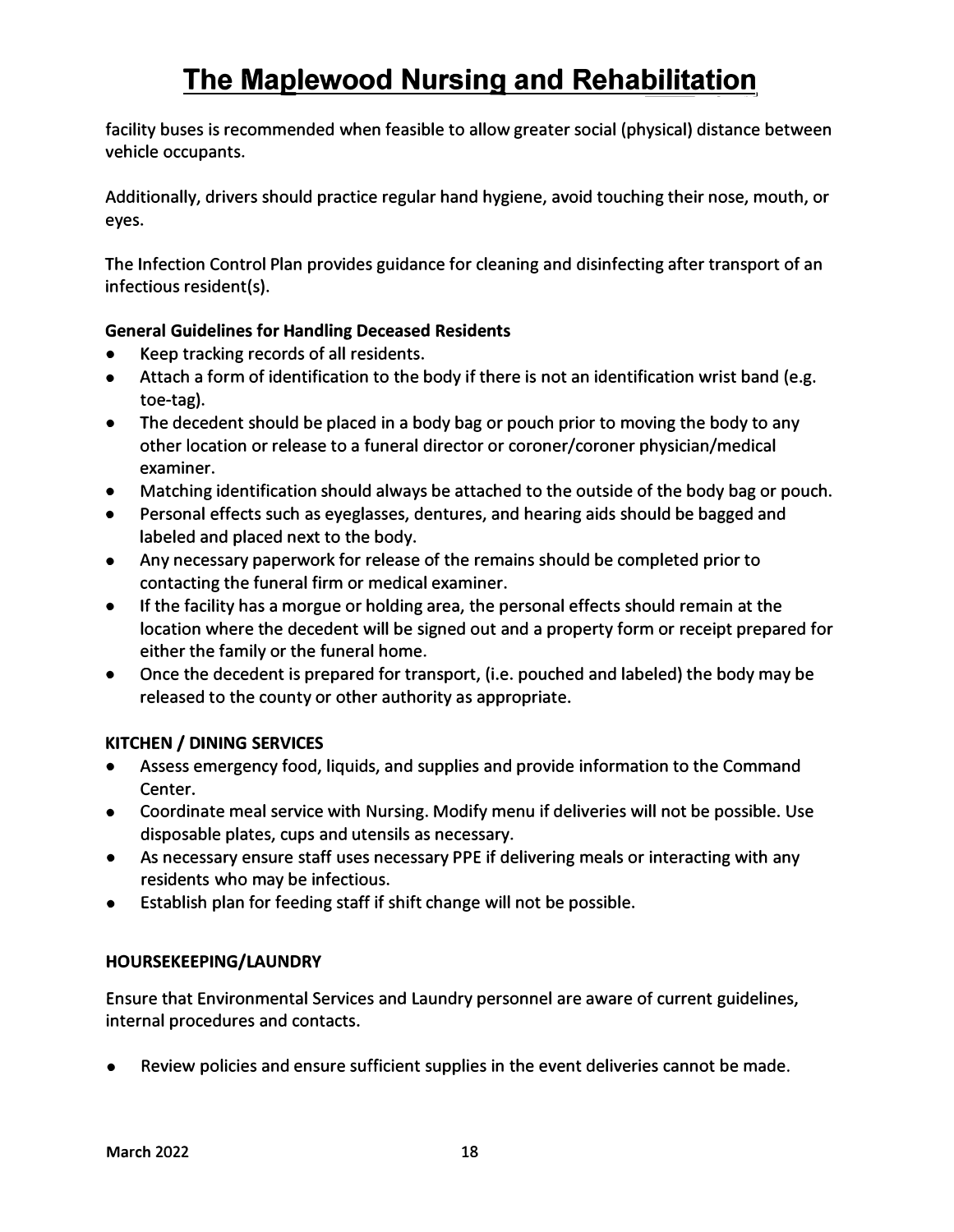- Environmental cleaning: The facility will follow current CDC and NYS DOH guidelines for environmental cleaning and decontamination specific to the EID in addition to routine cleaning for the duration of the threat.
- Wear appropriate personal protective equipment if cleaning up any contaminate.
- Cleaning, disinfecting and sterilization of equipment and environment:
	- Use principles of Standard Precautions.
	- Germicidal cleaning agents should be available in contaminated and/or isolated resident care areas for cleaning spills of contaminated materials and disinfecting non-critical equipment.
	- Discard single-use resident items appropriately.
	- Contaminated waste should be sorted and discarded in accordance with federal, state, and local regulations.
	- Used resident care equipment soiled or potentially contaminated with blood, body fluids, secretions, or excretions should be handled in a manner that prevents exposure to skin and mucous membranes, avoids contamination of clothing, and minimizes the likelihood of transfer of microbes to other residents and environments.
	- Rooms and bedside equipment should be cleaned using Standard Precautions, unless the infecting microorganism and the amount of environmental contamination indicates special cleaning.
	- Resident linen should be handled in accordance with Standard Precautions. Although linen may be contaminated, the risk of disease transmission is negligible if it is handled, transported, and laundered in a manner that avoids transfer of microorganisms to other residents, personnel and environments. Facility policy and local/state regulations should determine the methods for handling, transporting and laundering soiled linen.
- Coordinate a linen reduction program, as necessary, with nursing and other appropriate departments.
- Implement environment controls to safely handle, and locate areas, for contaminated waste. Ensure contaminated waste is stored in a safe and secure manner. Use appropriate signage on storage areas. For Example:



#### **MAINTENANCE (assigned security responsibilities)**

- Determine ability to isolate sections of the building for contagious residents.
- Assess HVAC capabilities and determine if increased air changes are necessary, as per the CDC recommendations issued at the time of the event.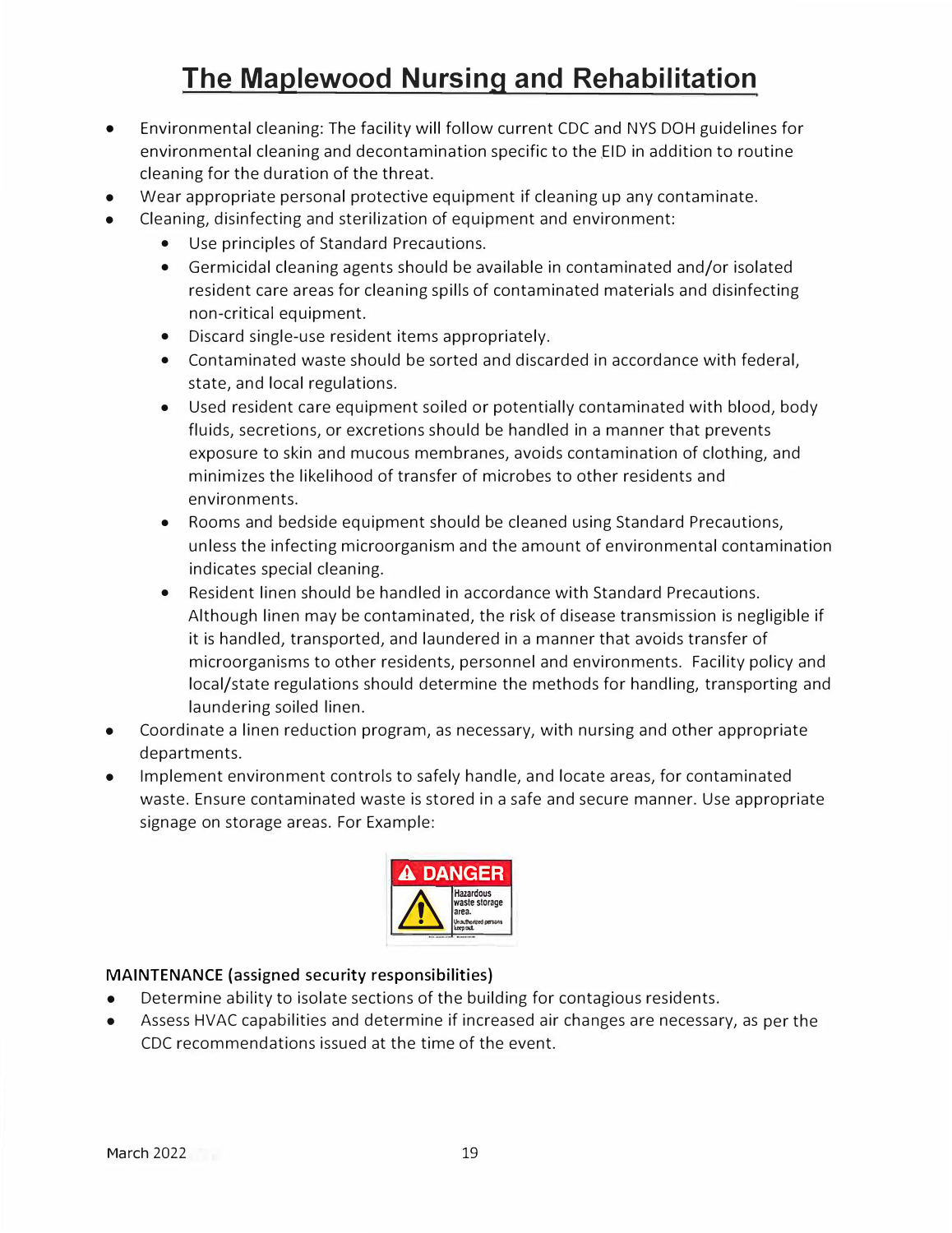#### **Elevated Threat Alert Procedures**

- Facility isolation: In the event there are confirmed cases of the EID in the local community, the facility may consider closing the facility to new admissions and limiting visitors based on the advice of local public health authorities.
	- Assist with implementing restricting access to the facility as ordered by the Administrator/Incident Commander.
- Ensure processes and procedures are in place to control entrances and exits to the building for staff and visitors. In coordination with the Administrator/Incident Commander designate an entrance that visitors can use to access the healthcare facility. Reinforce any visitor restrictions.
- Enact special security precautions to safeguard the facility, residents, and staff. Ensure the security of stored emergency supplies such as food, water, PPE, and medical supplies.

#### **SOCIAL WORKERS**

- Fear and panic can be expected from both residents and healthcare providers. Psychological responses may include anger, panic, unrealistic concerns about infection, or fear of contagion.
- As assigned by the Command Center, work with families and other responsible parties on behalf of residents.
- Minimize panic by clearly explaining risks to residents.
- Treat anxiety in unexposed persons who are experiencing somatic symptoms with reassurance.
- Fearful or anxious healthcare workers may benefit from their usual sources of social support or by being asked to fulfill a useful role.
- Work with Incident Commander to ensure regular information updates are available to the public.

#### **SUPPLY STAFF**

- Assess supplies to determine how long you can continue operations. Take results to Command Center.
- Ensure supplies (medical, PPE, etc.) are securely stored.
- Establish receiving area for additional equipment and supplies. Plan storage and tracking.
- Ensure that there is a sufficient supply of PPE and protocols for obtaining additional PPE supplies.
- Be cognizant of expiration dates of certain PPE, including respirators.
- Collaborate with Monroe County Public Health or NYS Department of Health, Monroe County/NYS emergency management, sending and receiving facilities, and other healthcare organizations or systems to address any potential supply chain issues through the Liaison Officer.
- Determine the role of Monroe County /New York State/federal health authorities in assisting the healthcare sector in prioritizing orders with manufacturers/suppliers.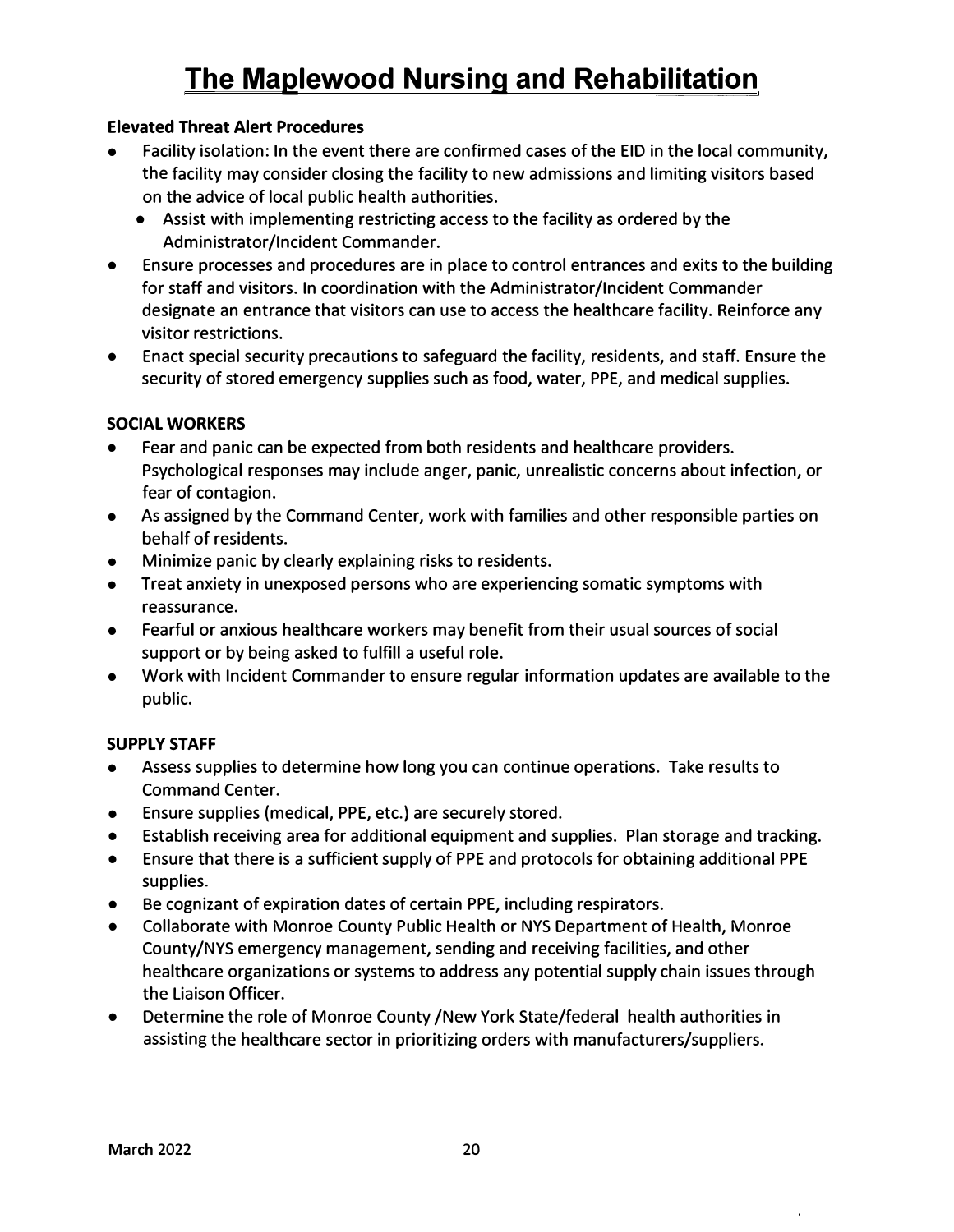#### **FINANCE AND HUMAN RESOURCES STAFF**

- Track hours worked by staff during the response for potential reimbursement during declared public health emergencies.
- Facilitate purchasing of supplies necessary for the emergency response.
- Track and report to the Incident Commander the financial cost of the response including all workmen's comp, property damage, and other claims resulting from the event.

#### **RETURN TO NORMAL OPERATIONS/ RECOVERY**

Recovery from the spread of an infectious disease will begin when facility officials receive notice from the Monroe County Public Health Department or NYS Department of Health based on CDC guidance that facilities may resume normal operations.

The Incident Commander or designee will determine if staffing, supplies, resources and systems are adequate to manage ongoing activities.

In consultation with Monroe County Public Health or NYS Department of Health the facility will recommend specific actions to be taken to return the facility to pre-event status.

The facility will:

- Assess facility, staff, and department operations to determine ability to return back to normal operations.
- Implement sanitization and disinfection procedures.
- Deploy solid waste disposal plans.
- Maintain review of and implement procedures provided in NYS DOH and CDC recovery guidance that is issued at the time of each specific infectious disease or pandemic event, regarding how, when, which activities/procedures/restrictions may be eliminated, restored, and the timing of when those changes may be executed.
- Reconsider physical and social distancing restrictions that had been implemented.
- Communicate to residents, families, and other relevant stakeholders any relevant recovery activities regarding a return to normal operations.
- Conduct an After-Action Review to evaluate the response actions taken by the facility as a result of the infectious disease.
- Determine effectiveness of existing plan to respond to similar events in the future.
- Revise existing plan as necessary to address any deficiencies.
- Review processes and incident communication protocols.
- Document/ Archive all information of the response.
- Assess the economic impact on the facility. Have Finance Section collect cost for reimbursement.
- Have department heads restock supplies.
- Close down Incident Command.